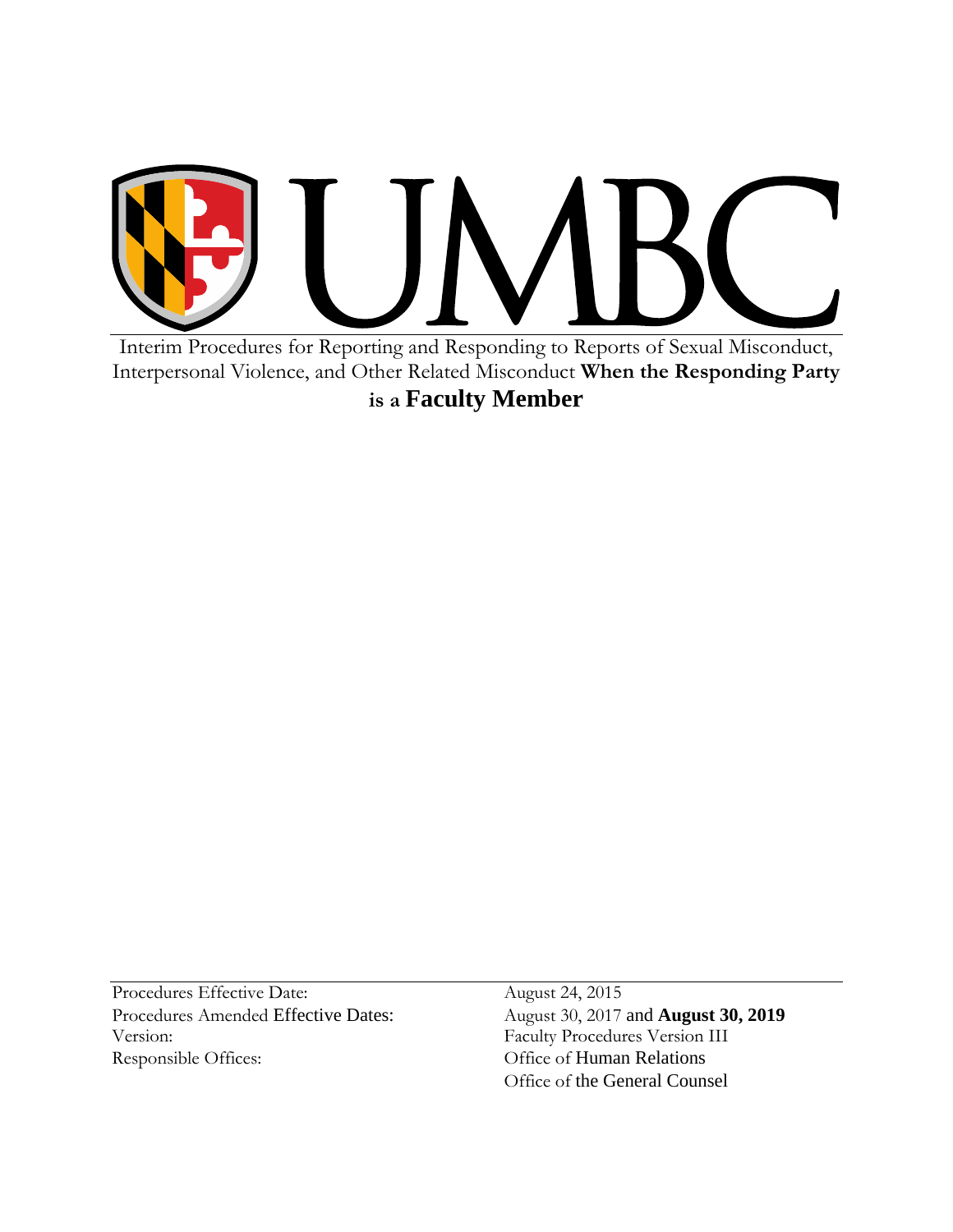### **I. Overview**

The Procedures for Reporting and Responding to Reports of Sexual Misconduct, Interpersonal Violence, and Other Related Misconduct When the Responding Party is a Faculty Member <sup>1</sup> ("Procedures") assists to ensure the University of Maryland, Baltimore County's ("the University" or "UMBC") compliance with Federal and State law, as well as University System of Maryland ("USM") and University policies prohibiting discrimination based upon sex (including pregnancy), sexual orientation, gender, and gender identity or expression. Specifically, these Procedures set forth a process for reporting, investigating, responding to, and adjudicating complaints of Sexual Misconduct, Interpersonal Violence, and Other Related Misconduct, including Sexual and Gender Based Harassment, Sexual Violence (including Sexual Assault and Sexual Coercion), Sexual Exploitation, and Sexual Intimidation), Interpersonal Violence (including Relationship Violence (Dating Violence) and Domestic Violence), Stalking, and Retaliation (collectively hereafter referred to as "**Prohibited Conduct**."

Please refer to the University Policy on Prohibited Sexual Misconduct, Interpersonal Violence, and Other Related Misconduct (hereafter referred to as the "Policy") for applicable definitions of Prohibited Conduct, as well as key terms and obligations.<sup>2</sup>

THESE PROCEDURES REPLACE ANY PRIOR UNIVERSITY PROCEDURES RELATED TO COMPLAINTS, INVESTIGATION AND ADJUDICATION OF ANY REPORT OF PROHIBITED CONDUCT COVERED BY THE POLICY AGAINST ANY FACULTY MEMBER.

### **II. Effective Date of Procedures**

 $\overline{a}$ 

The effective date of the Procedures is August 30, 2019. The Procedures will apply in all cases where a report of Prohibited Conduct under the Policy is made on or after August 30, 2019.

Where the date of the reported incident of Prohibited Conduct precedes the effective date of the Procedures, the definitions of Prohibited Conduct in existence at the time of the alleged conduct will be used. The Procedures will be used to investigate and resolve all reports/complaints of Prohibited Conduct, regardless of when the reported Prohibited Conduct occurred, *unless, the Procedures adversely impact the rights of at least one of the parties and an objection to the use of the Procedures is made*.

# **III. Timeframe for Reporting Prohibited Conduct**

Although the University does not limit the timeframe for reporting an incident, it encourages prompt reporting of incidents of Prohibited Conduct to maximize the University's ability to respond effectively. If the Responding Party is no longer attending the University at the time of the report, to the extent practicable as determined by the University, an inquiry as to what occurred may proceed, and the University's ability to take direct action against the Responding Party may be limited or absent.

<sup>&</sup>lt;sup>1</sup> These procedures apply to individuals whose primary role on campus is that of a Faculty Member.

<sup>2</sup> Capitalized terms herein are defined in UMBC's Policy on Prohibited Sexual Misconduct, Interpersonal Violence, and Other Related Misconduct, amended effective August 26, 2019.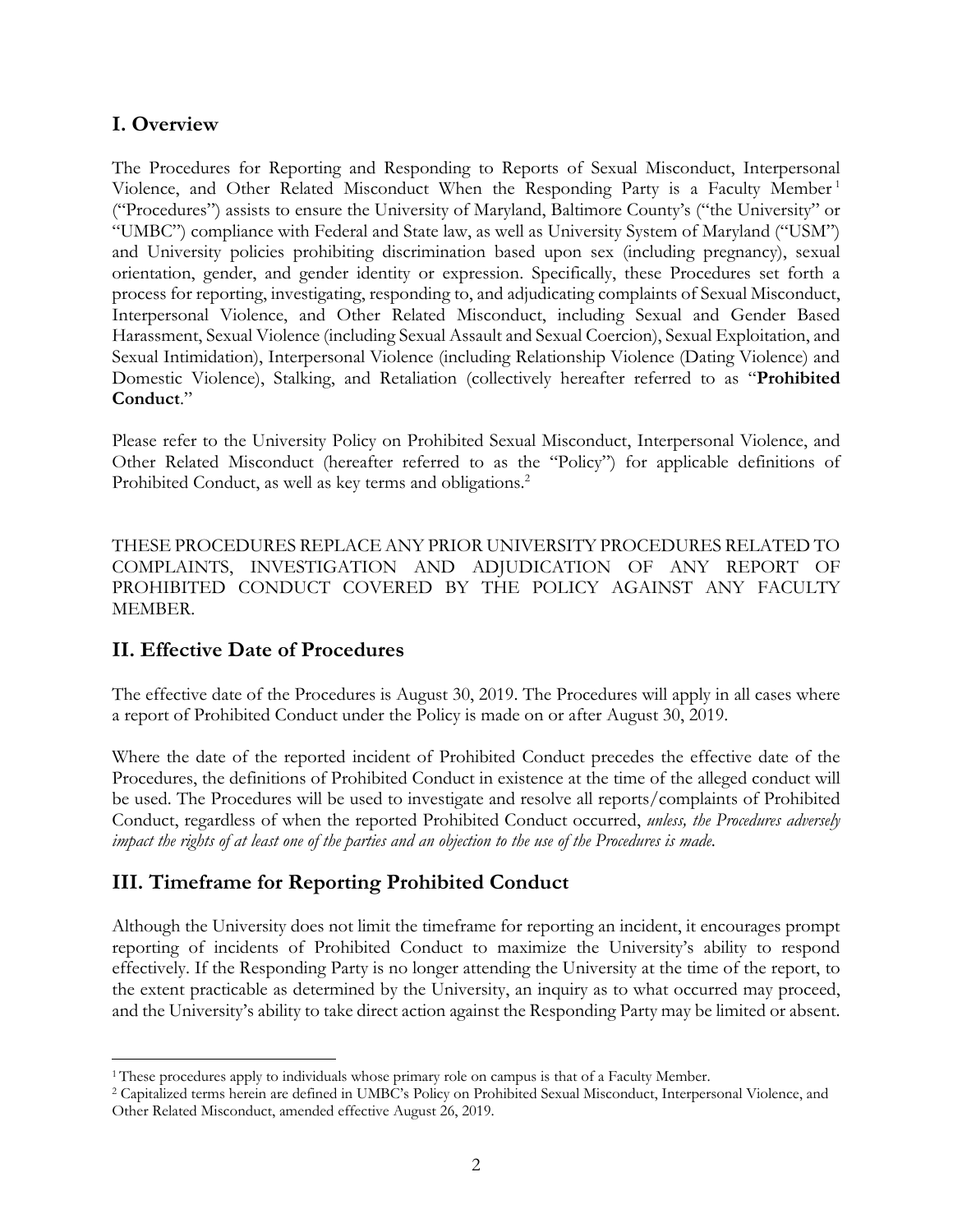In each instance, the University will still provide any fair and reasonable support and resources to a Reporting Party. The University will also help a Reporting Party identify external reporting options and support and resources, if desired.

# **IV. Interim Protective Measures**

Interim Protective Measures are temporary actions taken by the University prior to and during the investigation and adjudication processes, which may be applied to the Reporting Party, Responding Party, and other involved UMBC community members, who have been adversely affected, to ensure their safety and well-being, to limit undeterred campus educational and employment access, and to ensure the integrity of the investigative and/or adjudicative processes.

Interim Protective Measures are taken based on the information available at the time and are not intended to be permanent resolutions. Interim Protective Measures may be withdrawn or amended as additional information is discovered. The University will take appropriate, responsive, and prompt action to enforce Interim Protective Measures and to respond to any reports about the inadequacy or failure of another UMBC community member to abide by the Interim Protective Measures. The range of Interim Protective Measures can include, but are not limited to:

- Restricting access to the University or to certain University facilities, resources, or activities pending resolution of the report, for the Responding Party;
- University-imposed leave or suspension for the Responding Party; and
- Imposition of a campus "No Contact Order."

# **V. Supportive Measures**

Supportive measures are available to the Reporting Party, Responding Party, and other involved UMBC community members who have been adversely affected, regardless of whether a formal investigation takes place. The range of Supportive Measures can include, but are not limited to:

- Access to counseling and medical services and assistance in setting up initial appointments, both on and off campus;
- Imposition of a campus "No Contact Order;" and
- Change in work schedule, work location or job assignment, if such alternatives are available and feasible.

# **VI. Interim Suspension or Restriction from University Property**

A Responding Party may be suspended or restricted from University Property for an interim period pursuant to a matter under these Procedures. The Provost, or a designee, in consultation with the Title IX Coordinator, may initiate this action. The interim suspension or restriction is effective without prior notice, when there is evidence that the continued presence of the Faculty Member on University Property, or in specific facilities, poses a substantial threat to themselves, or to others, or to the stability and continuance of normal University functions.

A Responding Party may request a reconsideration of the interim suspension or restriction decision. This request must be submitted in writing to the Provost, or designee. A response to the request will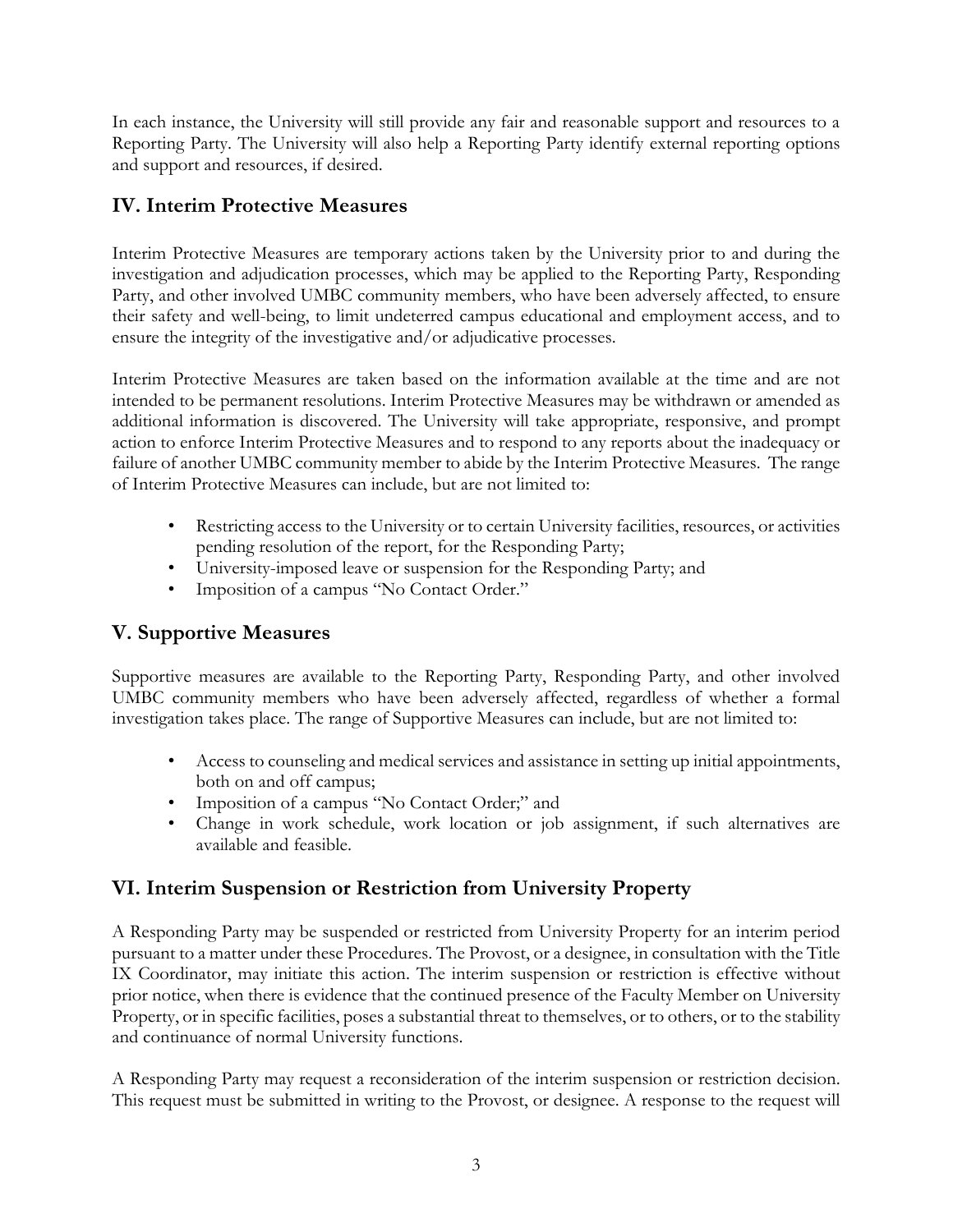be issued to the Responding Party within **five (5) business days** from the date of receipt of the request. The reconsideration shall examine the following issues only:

- the reliability of the information concerning the Responding Party's conduct, including the matter of identity; and
- whether the alleged conduct and surrounding circumstances reasonably indicate that the continued presence of the Responding Party on University Property, or in a specific campus facility, poses a substantial threat to themselves or to others or the stability and continuance of normal University functions.

### **VII. Timeframe for Resolution<sup>3</sup>**

If the University has determined that Prohibited Conduct may have occurred, the institution must take prompt and effective steps to eliminate the Prohibited Conduct, prevent its recurrence, and address its effects. The University will generally seek to resolve every report of Prohibited Conduct within sixty (60) calendar days after receiving the report, excluding any appeal. There may be circumstances that prevent the University from meeting the sixty (60) calendar day timeline. The timeframe may be extended by the University for good cause, as determined on a case-by-case basis, as necessary to ensure the integrity and completeness of an investigation, comply with a request by law enforcement, reasonably accommodate the availability of witnesses, reasonably accommodate delays by the parties, account for University closures, or address other legitimate reasons, including the complexity of the investigation (e.g. the number of witnesses and volume of information provided by the parties) and the severity and extent of the alleged Prohibited Conduct. When the University is unable to meet the sixty (60) calendar day timeline, the Parties will receive written notice regarding the extension.

### **VIII. Conflict of Interest**

 $\overline{a}$ 

The University requires all individuals involved in responding to, investigating, and/or adjudicating matters under the Procedures to disclose to the Human Relations Office/Title IX Coordinator any potential conflict of interest. A conflict of interest may arise when any of those persons, has been a participant or is related to a participant in the matter being investigated or reviewed, is related to or has had past substantial association with the Reporting Party or Responding Party, is biased, and/or lacks impartiality.

A Reporting Party or Responding Party who believes that an individual involved in responding to, investigating, and/or adjudicating matters under the Procedures has a conflict of interest, they must submit a written request, detailing with specificity the alleged conflict of interest, to the University's Title IX Coordinator, within three (3) calendar days after being notified of the Investigator, the Board of Review or Board of Appeal membership, or the Sole External Reviewer or Sole External Appeal Reviewer. The Human Relations Office/Title IX Coordinator will determine whether a conflict exists and what action, if any, should be taken to ensure a fair and impartial process.

<sup>3</sup> Pursuant to the United States Department of Education Office for Civil Rights, September 2017 Q&A on Campus Sexual Misconduct (in effect at the time of publishing this Policy), a "prompt" investigation will be evaluated based upon a school's good faith effort to conduct a fair, impartial investigation in a timely manner designed to provide all parties with resolution."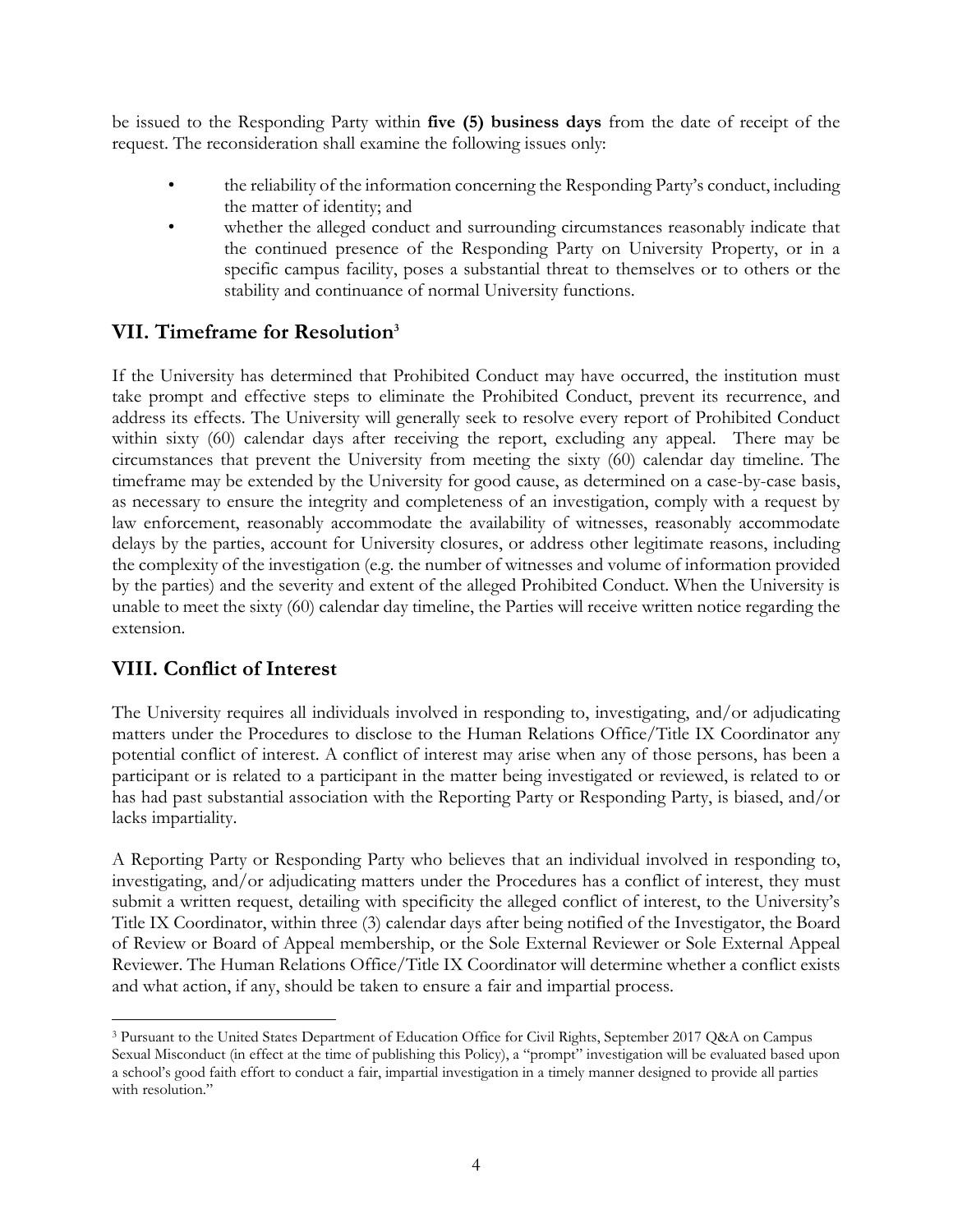Absent extenuating circumstances, failure to raise a conflict of interest allegation regarding the Investigator, an individual's membership on the Board of Review or Board of Appeal, or the Sole External Reviewer precludes a party from appealing the outcome, solely, based on the conflict of interest assertion.

### **IX. Access for Persons with Disabilities**

The University will provide reasonable accommodations to Faculty with disabilities, to enable them to participate fully in the processes under the Procedures. Accommodations are determined on an individual basis by the Human Relations Office. Any Faculty Member with a disability requiring an accommodation should notify the Title IX Coordinator, at minimum, seven (7) calendar days prior to any meeting scheduled under the Procedures.

### **X. The Process**

All written notices/communication issued to the Reporting Party and Responding Party under these Procedures will be hand-delivered, e-mailed, and/or mailed by certified, return receipt requested First Class Mail to the address of record as maintained by the Office of Human Resources.

#### **A. Initial Review**

When a report is received, the Title IX Coordinator will promptly conduct an Initial Review. The Coordinator may consult with others when conducting the Initial Review. The Initial Review will assess whether the alleged Prohibited Conduct, if proven, would or would not constitute a violation under the Policy, as well as the appropriate route to resolve the report.

Based upon the information/facts gathered during the Initial Review, if it is determined that the alleged conduct, even if proven by a preponderance of the evidence, would NOT constitute a violation under the Policy, the Title IX Coordinator will promptly notify the Reporting Party, in writing, of this No Action Warranted determination. The Title IX Coordinator will provide the Reporting Party with the No Action Warranted notice, within ten (10) calendar days after the conclusion of the Initial Review. The Reporting Party will be advised of external reporting options, and if available, other University offices that may be able to address the report.

#### **B. Manners of Resolution**

#### **1. Informal Intervention**

The University may address a report of alleged Prohibited Conduct through Informal Intervention. Informal Intervention under these Procedures does not involve an Investigation or formal disciplinary action against a Responding Party, and is not appropriate for all forms of reported Prohibited Conduct. Under No circumstances, may an allegation of Sexual Assault (I or II) or Sexual Coercion be addressed informally. The Reporting Party or Responding Party can request that the University address any other type of report informally. Further, the University reserves the right to address a report of Prohibited Conduct (excluding Sexual Assault I, Sexual Assault II, and Sexual Coercion) via an informal manner.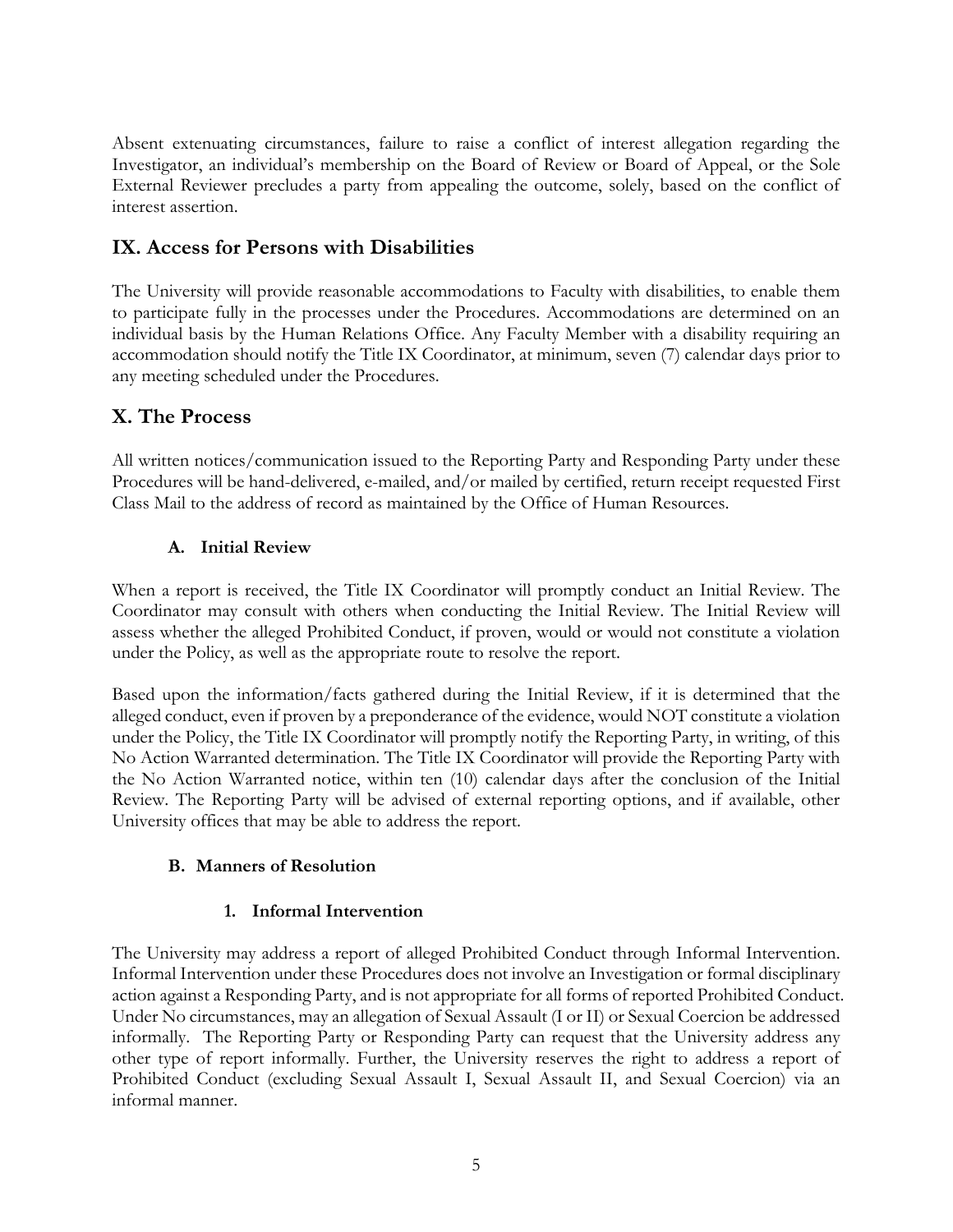The Reporting Party or Responding Party may make a request to the Title IX Coordinator to informally address the report. The Title IX Coordinator, in consultation with the applicable University authorities, will determine if Informal Intervention is an appropriate mechanism to address the Prohibited Conduct, prevent its recurrence, and remedy its effects. Further, a determination will be made to assess whether utilizing Informal Interventions to address the report is consistent with maintaining the safety and welfare of the entire UMBC campus community. When a report is filed, the University retains the sole discretion in determining whether a case can be appropriately addressed informally.

Informal Interventions may include: establishing Interim Supportive Measures; issuing a No Contact Order; conducting targeted or broad-based educational programming or training for relevant individuals or groups; providing increased monitoring, supervision, or security at locations or activities where the Prohibited Conduct occurred; facilitating a meeting with the Responding Party and the Reporting Party present if desired (in cases that do not involve Sexual Assault I or II and Sexual Coercion); and/or any other remedy that can be tailored to the involved individuals to transform the environment, prevent recurrence of the issues, remedy the effects of the particular complaint, and more generally achieve the goals of the Policy.

In some forms of addressing the matter informally, the remedies imposed will focus on supporting the Reporting Party with no participation or involvement by the Responding Party. In other forms, the Responding Party may be asked to participate or be involved. Depending on the type of remedy used, it may be possible for a Reporting Party to maintain anonymity.

The University will not compel a Reporting Party to engage in mediation, to confront directly the Responding Party, or to participate in any particular manner to informally address the report. Participation is a choice. Mediation, even if requested, must NOT be used in cases involving Sexual Assault (I or II) or Sexual Coercion.

#### **2. Investigation/Formal Intervention**

When the University has determined that it has Jurisdiction<sup>4</sup> over the Responding Party and the reported Prohibited Conduct, the University will investigate reports of Prohibited Conduct, which: 1. Have not been addressed informally; or 2. Have not been addressed differently in response to a Reporting Party requesting that no formal action be taken.

#### **a. Preliminary Meeting**

Prior to the start of an investigation, the Title IX Coordinator or a designee will notify both parties, via electronic mail, and require their attendance at a Preliminary Meeting with the Title IX Coordinator or a designee. The parties will be informed that the purpose of the meeting is to provide the parties with information about the investigative and adjudicative processes, and to allow the parties an opportunity to ask and receive answers to any questions they may have about the processes.

 $\overline{a}$ 

<sup>4</sup> See Section II.C in the Policy.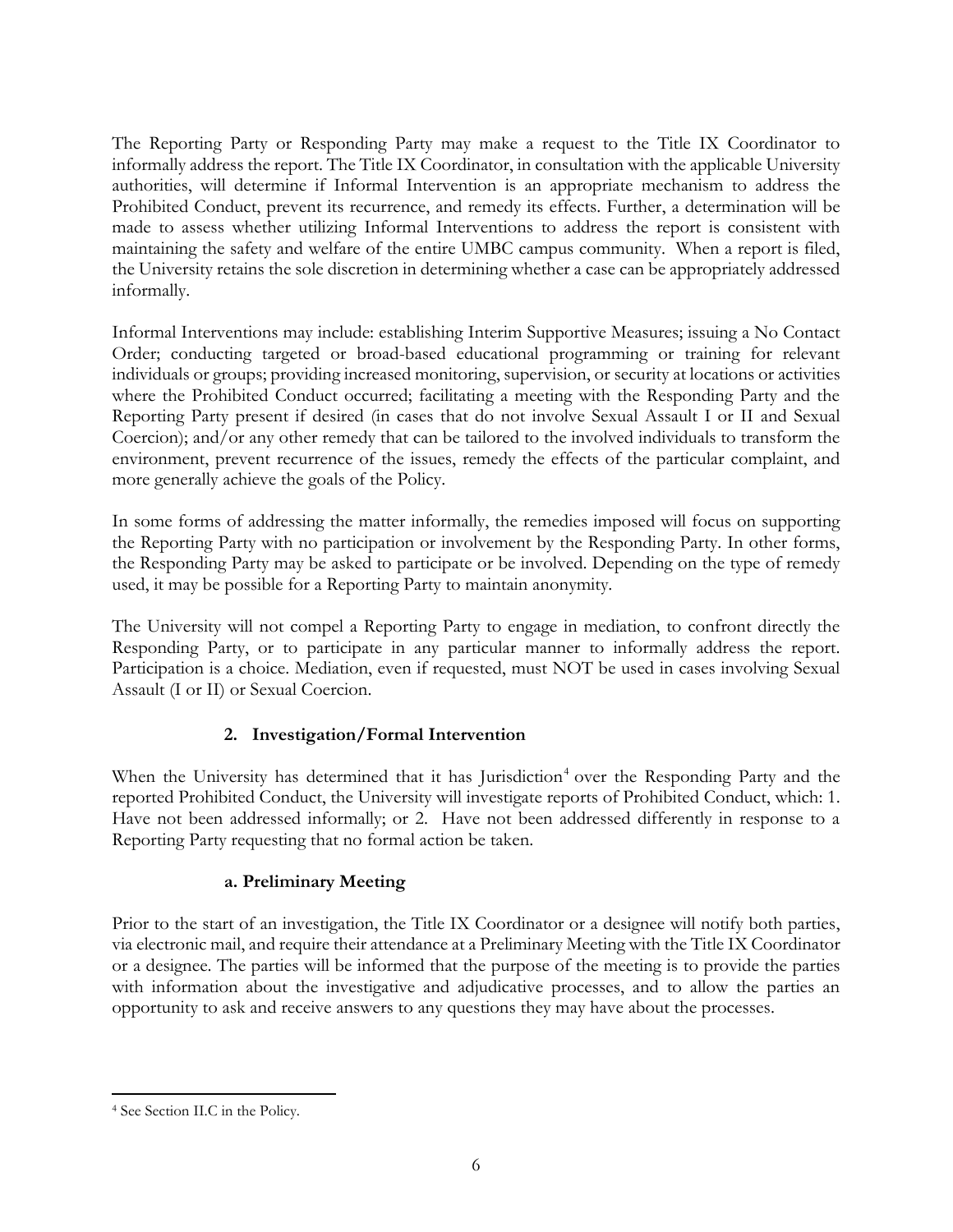Both the Reporting Party and Responding Party will be provided with a written copy of the Notice of Investigation ("NOI") at the Preliminary Meeting. The Title IX Coordinator or a designee will review the NOI, which will generally contain a summary of the reported allegations or reported Prohibited Conduct at issue to the extent known, the date, time, and location of the reported incident, the identity of the parties involved, the range of potential violations under the Policy, and the range of potential sanctions under the Policy. Upon receipt of the NOI, or at any stage in the process, the Responding Party may choose to accept responsibility for the reported allegation.

Both the Reporting Party and Responding Party will be made aware of available campus and community resources, the University's prohibition against retaliation, and guidance about how to report retaliatory conduct. Copies of the Policy and Procedures, and the available campus and community resources, will be sent to both parties via electronic mail, after the Preliminary Meeting.

If either party fails to attend the scheduled Preliminary Meeting with the Title IX Coordinator or a designee, the University will send the above information to that party via electronic mail, and the University will document in the record the party's lack of attendance. A party's failure to attend the Preliminary Meeting will not inhibit the Investigation from proceeding. Once the NOI has been sent to the parties, the Investigation begins.

#### **b. Investigators**

The Title IX Coordinator or designee will assign an internal and/or external (third-party) Investigator to conduct a prompt, thorough, fair, and impartial investigation. The University retains the authority and has the sole discretion in determining when to assign an internal and/or external (third-party) Investigator. The assigned Investigator will have training and experience investigating allegations of Prohibited Conduct and will have attended an annual training related to issues involving Prohibited Conduct.

#### **c. Overview of the Investigative Process**

During the investigation, both parties and any third-party witnesses will be treated with dignity, respect, and sensitivity by the assigned Investigator.

The investigation is an impartial fact-gathering process. The investigation is a very important phase of the process, as it affords the Reporting Party, the Responding Party, and any other individuals who have relevant information to share, an opportunity to meet and speak separately with the Investigator, to provide any relevant information, and to identify persons they believe the Investigator should speak with because they have relevant information to provide. The Investigator will specifically request that the Reporting Party and Responding Party, submit a list of questions that they would like the Investigator to ask of the other party; provide a list of witnesses (with a short statement regarding why they are relevant); and provide copies of any relevant evidence that they want considered as part of the investigative process.

Relevant evidence may include, but is not limited to text messages, records of phone calls, emails, pictures, notes, social media posts/materials, prior statements (sworn and unsworn), gifts, and other records. The Investigator will also utilize due diligence in obtaining any available physical or documentary evidence, including prior statements by the parties or witnesses, any communications between the parties, email messages, social media materials, text messages, and other records as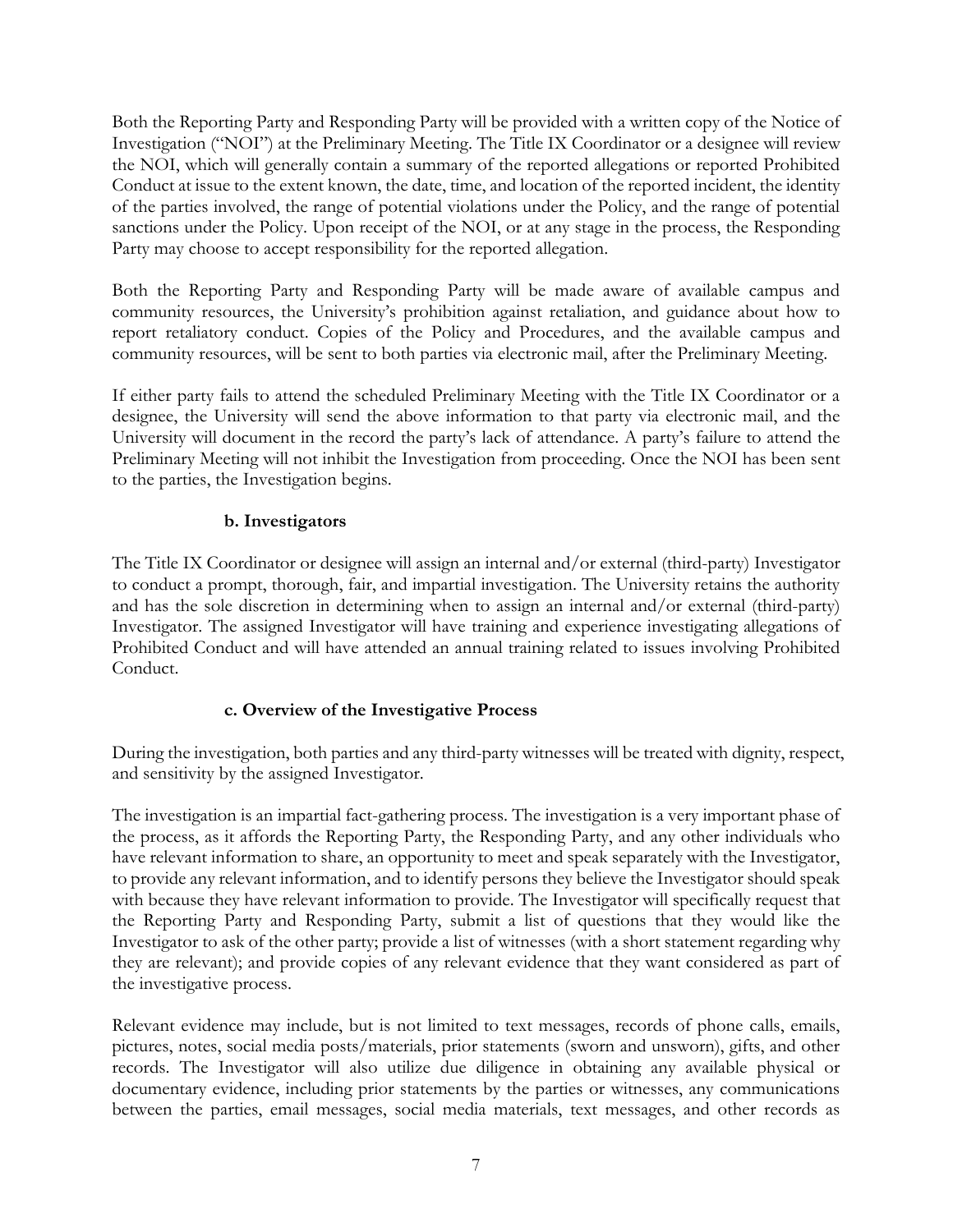appropriate and available. However, it is also the responsibility of the Reporting Party and Responding Party to identify and make the Investigator aware of any relevant physical or documentary evidence.

Because the University process is not a legal proceeding, the Investigator **does not have the power to subpoena** records. Further, if either party wishes for the Investigator to have access to their confidential medical records/file, the party will need to submit those records directly to the Investigator or complete a consent form for the release of their confidential medical records/file to the Investigator. Prior to the issuance of the Draft Report, the Investigator will not disseminate copies of any documents obtained as part of the investigation with either party, *except per the below*, but the Investigator may question either party and/or witnesses as it relates to matters that are included within such documents.

Typically, the Investigator will meet with the Reporting Party, then the Responding Party, and then any relevant witnesses. Based on the information obtained during the meeting, the Investigator may request a follow-up meeting with the Reporting Party, Responding Party, and/or any relevant witnesses. The Investigator will take notes of the information obtained during the investigative interviews/meetings. Upon request and within a reasonable time after the request, the Investigator will provide a written summary of the facts obtained/discussed during the interview/meeting to an individual for their review, related to their own interview/meeting. After reviewing the written summary of the facts, the individual will be requested to sign the written summary of the facts, acknowledging receipt.

While not required per these Procedures, the investigative interviews/meetings *may also* be recorded, determined at the sole discretion of the University. The Investigator will inform all participants prior to the start of the interview/meeting if the interview/meeting will be recorded. A single recording will be made by the Investigator and will be the property of the University. The recording will be maintained by the Office of Human Relations. If a recording malfunction occurs during the interview/meeting, the Investigator will create a sufficiently detailed summary of the statement(s) obtained.

If an interview is recorded, a transcript of the recording will be made. The participant will be provided an opportunity and a reasonable, but limited amount of time to review the transcript of their own respective interview. However, there is a presumption that the information captured in the transcript is a complete and accurate record of the interview. After reviewing their own transcript, the individual will be requested to sign the transcript, acknowledging that the transcript is complete and accurate and that they have had an opportunity to review the transcript. Any individual who refuses to or fails to sign their transcript, their refusal and/or failure will be documented as part of the investigative file and the transcript will be presumed to be complete and accurate and that the individual had an opportunity to review their transcript.

#### **d. Relevance and Special Considerations**

The Investigator has the discretion to determine the relevance of any information, document, witness, question that is requested to be asked of the other party or a witness, or other evidence and may exclude or redact information and evidence from the investigative report(s) if the information is irrelevant, duplicative, immaterial, argumentative, or more prejudicial than informative. The Investigator will not exclude direct observations or reasonable inferences drawn from the facts.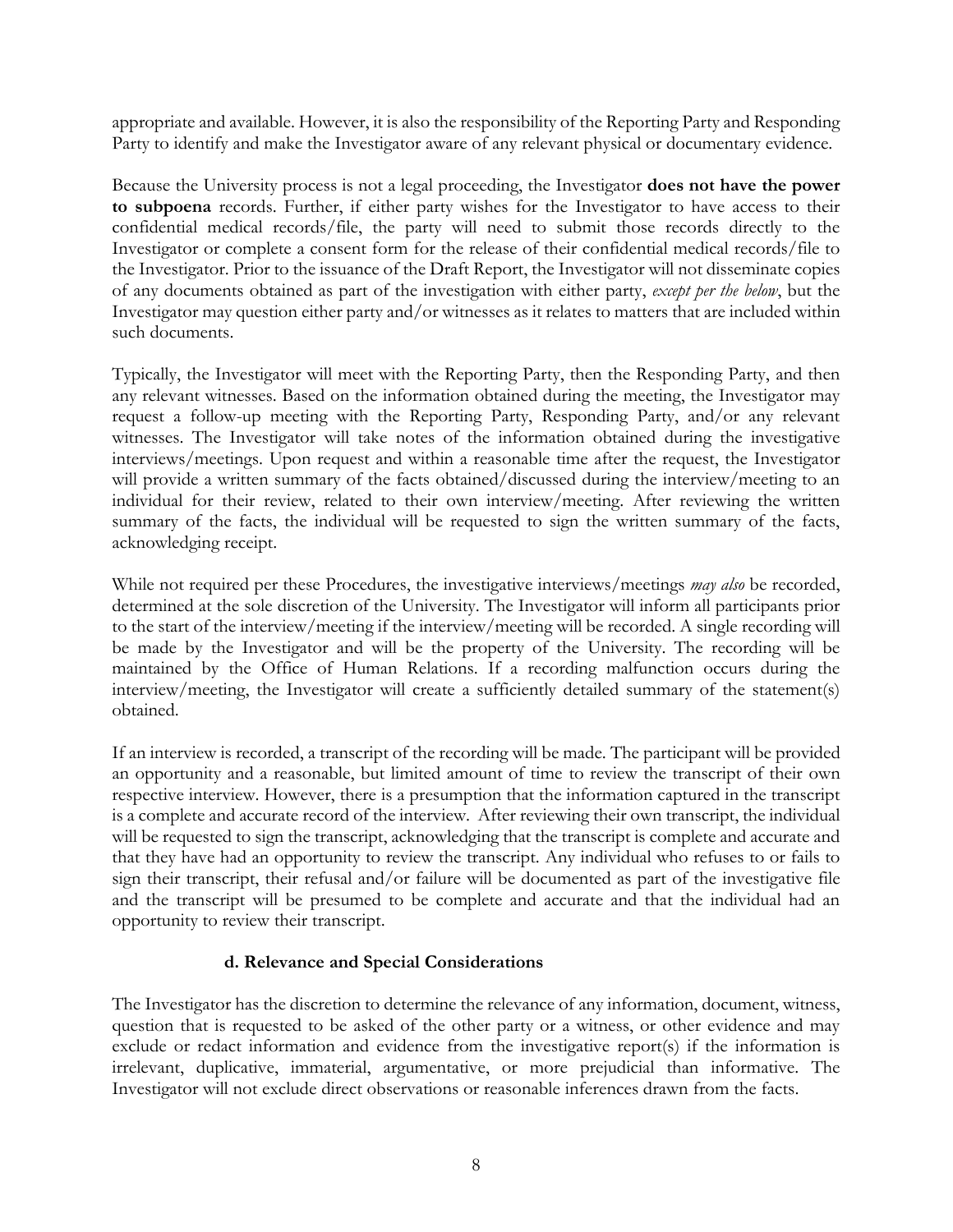Information related to the prior sexual history of either party is generally not relevant to the determination of a Policy violation. However, the prior sexual history between the parties may be relevant in very limited circumstances. For example, where there was a prior or ongoing relationship between the Reporting Party and the Responding Party, and where Consent is at issue, evidence as to the parties' prior sexual history as it relates to Consent may be relevant to assess the manner and nature of communications between the parties.

As specified in the Policy, the mere fact of a current or previous dating or sexual relationship, by itself, is not sufficient to constitute Consent.

Sexual history will not be used for purposes of illustrating either party's individual character or reputation.

#### **e. Participation in the Investigative Process**

All UMBC community members, including students, faculty, and staff are expected to cooperate with an investigation of any report of Prohibited Conduct to assure fairness and procedural due process for the parties involved. The Investigator may also request the appearance of individuals from the University community who can provide relevant, specialized information/evidence.

Both a Reporting Party and a Responding Party may decline to participate in the processes outlined under the Procedures. The Investigator, in consultation with the Title IX Coordinator, will determine whether the investigation and/or adjudication can and/or will proceed without the Reporting Party, pursuant to the factors set out in Section XIII of the Policy. However, if a Responding Party voluntarily declines to participate and/or stops participating, the University retains the authority and sole discretion to move forward with the investigation and/or adjudication under the Procedures, without the Responding Party's participation.

#### **f. Timeframe for the Investigative Process**

The timeframe for completion of the Investigation, or any designated timeframes for steps in the investigation, may be extended as necessary to ensure the integrity and completeness of the investigation, to comply with a request by external law enforcement, to reasonably accommodate the availability of witnesses, reasonably accommodate delays by the parties, to account for University closings, breaks or vacations, to account for complexities of a case (including the number of witnesses and volume of information provided by the parties), or to address other legitimate reasons. Reasonably diligent efforts will be made to complete the process in a timely manner by balancing principles of thoroughness and fundamental fairness with promptness.

The Title IX Coordinator or a designee will keep the parties apprised of the status of the Investigative process in writing, upon request by either party, or at thirty (30) day intervals after the issuance of the NOI.

### **g. Standard of Review**

The Standard of Review is the preponderance of the evidence. A preponderance of the evidence means that it is more likely than not that the Prohibited Conduct occurred.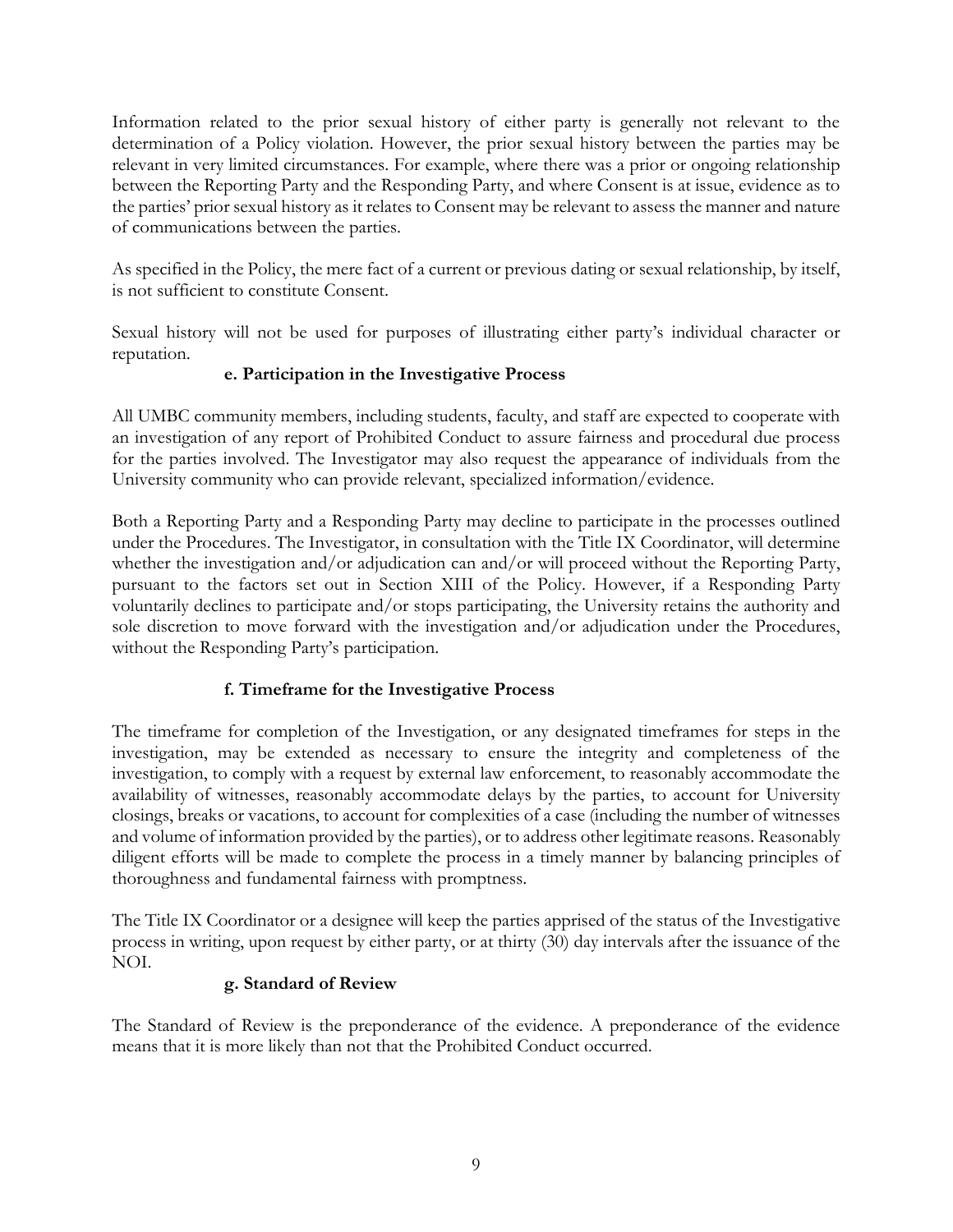#### **C. Draft Investigative Report**

At the conclusion of all the interviews with the Reporting Party, Responding Party, and any relevant witnesses, the Investigator will prepare a written Draft Investigative Report that summarizes the relevant information gathered, outlines the contested and uncontested information between the parties, includes an analysis, and states the investigative recommended finding(s). The investigative recommendation will indicate whether, based upon the preponderance of the evidence, the report supports a finding that:

- A Policy violation occurred; or
- A Policy violation did not occur.

#### **D. Notice of Opportunity to Review the Draft Investigative Report**

The Investigator will send a Notice for Opportunity to Review the Draft Investigative Report, with the Draft Investigative Report and all documents relied upon, to both parties.

The Reporting Party and Responding Party may submit responses/comments and any additional information to the Investigator within seven (7) calendar days of the date the Notice of Opportunity to Review is sent. Either party may make a request to the Investigator for a limited extension of time to submit their response/comments or additional information. Requests for extension of time will be determined on a case- by-case basis, however, reasonable requests for extension of time will be granted.

The Draft Investigative Report review period is both parties' final opportunity to identify or submit any additional evidence, information, questions, or witnesses, before the report and investigative recommendation are finalized and issued. In the absence of demonstrable good cause, information discoverable through the exercise of due diligence that is not provided to the Investigator during the Draft Investigative Report review period will not be considered by the Investigator, the Board of Review, the Board of Appeal, the Sole External Reviewer, or the Sole External Appeal Reviewer.

Based on the response(s)/comment(s) to the Draft Investigative Report and/or the submission of any additional information, the Investigator will determine whether any of the responses/comments and/or additional submissions constitute relevant, substantive new information or evidence, that would warrant further investigation. If the Investigator determines that no relevant, substantive new information or evidence was received and that further investigation is not warranted, the Investigator will then determine, what if any information or evidence obtained from either party in response to the Draft Report, will be incorporated in the Final Investigative Report. No further comments or revisions will be sought from the parties and the Investigation is deemed complete and the Investigative process is considered closed.

However, if the Investigator determines that the responses/comments and/or additional submissions constitute relevant, substantive new information or evidence and that further investigation is needed, the Investigator will continue the Investigation as needed. After further Investigation, the Investigator will issue an Updated Draft Investigative Report.

An Updated Draft Investigative Report will only be issued in these specific and limited circumstances. The Investigator will issue the Updated Draft Investigative Report and all documents relied upon to both parties. The parties will have five (5) calendar days to submit a response/comment to the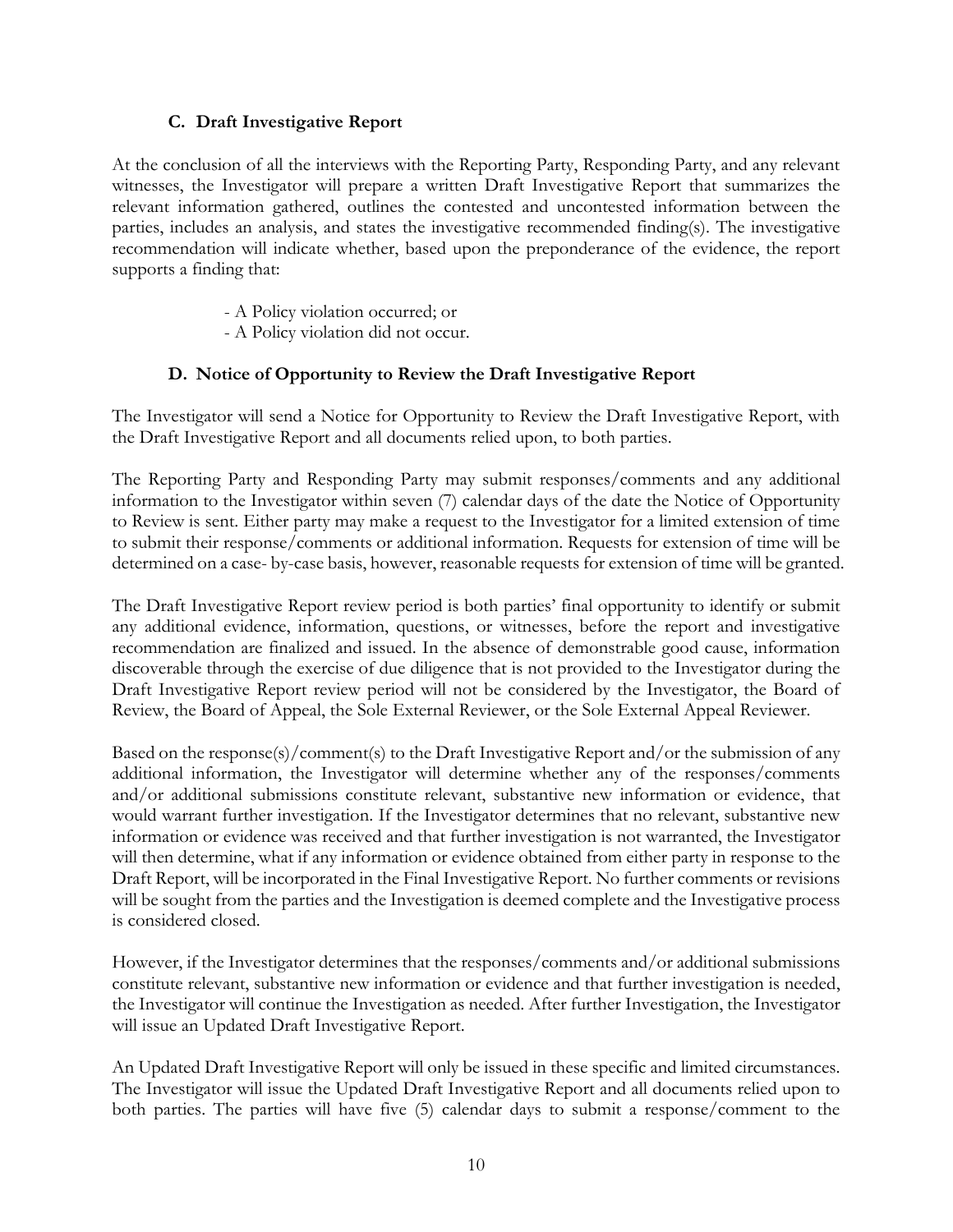Investigator. The Investigator will then determine, what if any information or evidence obtained from either party in response to the Updated Draft Report, will be incorporated in the Final Investigative Report. No further comments or revisions will be sought from the parties and the Investigation is deemed complete and the Investigative process is considered closed. Requests for extension of time will be determined on a case- by-case basis, however, reasonable requests for extension of time will be granted.

#### **E. Final Investigative Report**

The Investigator will compile the Final Investigative Report, including all relevant information obtained in the course of the investigation, an analysis, the investigative recommended finding(s), a copy of the Draft Investigative Report, the Updated Draft Investigative Report if applicable, including the documents relied upon (Exhibits), and any responses/comments submitted by the parties, and issue to the parties.

### **XI. Consolidation**

At the sole discretion of the University, multiple reports and/or cross claims between the parties may be consolidated in one investigation and/or adjudication process, or processed separately and sequentially, if the information related to each report and/or cross claim would be relevant and probative in reaching a determination on the other report and/or cross claim (provided that the Consolidation does not unreasonably delay the prompt resolution of the matter). The decision to Consolidate reports and/or cross claims in one investigation and/or adjudication, or to process separately will be made in the sole discretion of the University after considering several factors, including but not limited to: 1. Whether the University has determined that the conduct in each report and/or cross claims constitutes relevant pattern evidence; 2. Whether the University has determined that the conduct in each report and/or cross claim is inextricably intertwined; or 3. Whether the University has determined that the conduct in each report and/or cross claim is sufficiently related; and 4. Whether the University has determined that the conduct in each report and/or cross claim can reasonably be addressed in one investigation and/or adjudication.

### **XII. Board of Review or Sole External Reviewer**

The University will utilize a Board of Review <u>or</u> a Sole External Reviewer to adjudicate matters under the Procedures. The University retains the sole discretion in determining if a Board of Review or a Sole External Reviewer will be utilized.

#### **A. Composition of the Board of Review**

The University has the discretion to select from a pool of trained University personnel to serve on the Board of Review during the adjudicative process. Prior to serving on the Board of Review, the University will ensure that the selected Board of Review member(s) have had the requisite annual training and relevant experience. If the University elects to utilize University personnel for the Board of Review, a Board of Review quorum will be comprised of a minimum of three (3) University personnel, selected from the pool of trained personnel. In the absence of a Board of Review quorum,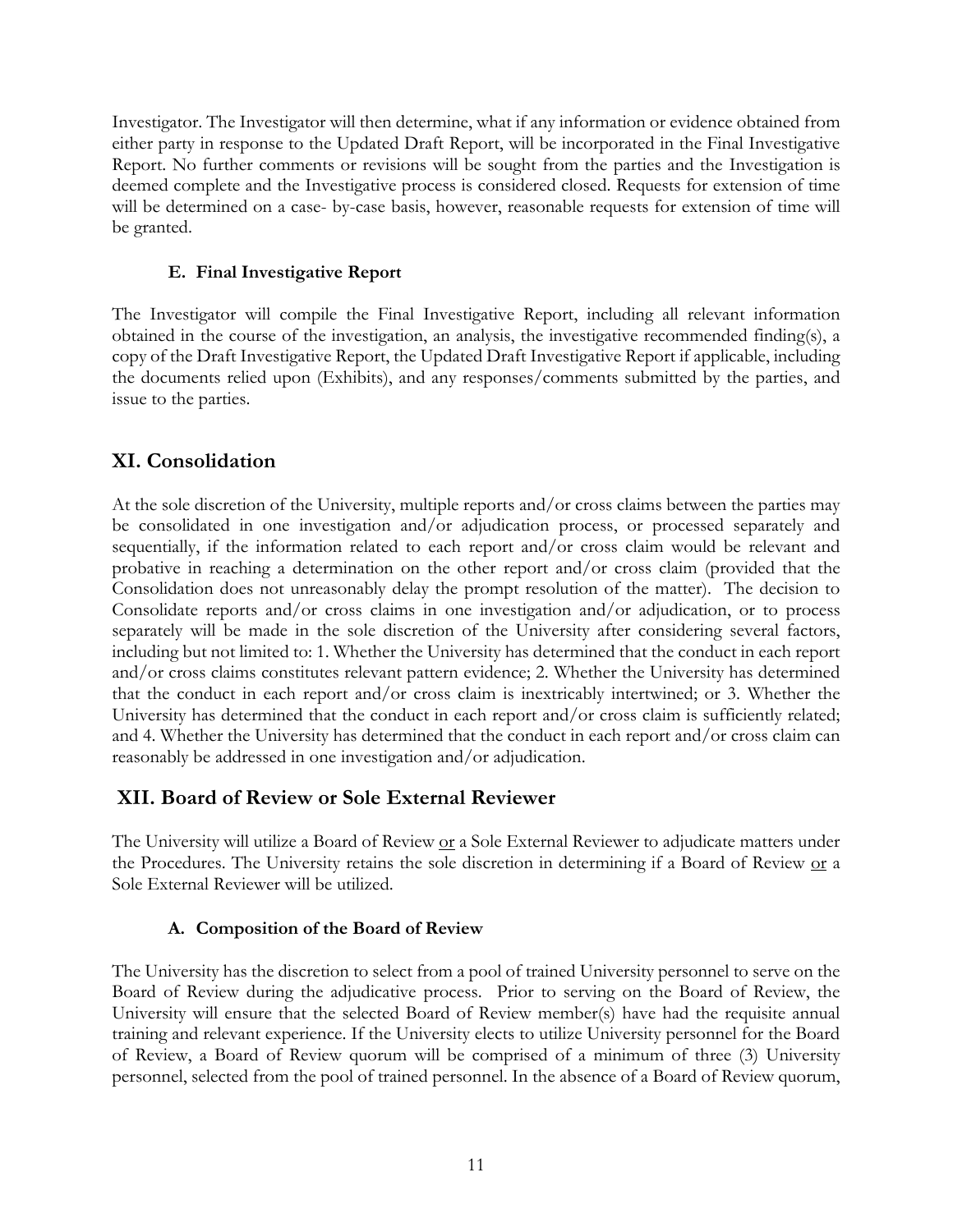the University may designate an alternative means of adjudication, to act in the place of the Board of Review.

A Board of Review member shall decline to participate in a particular case on the basis of an actual conflict of interest, bias, or lack of impartiality. A University student may not serve as a Board of Review member under the Procedures.

#### **B. Sole External Reviewer**

The University has the discretion to select from a pool of trained external/third-party individuals to serve as the Sole External Reviewer during the adjudicative process. Prior to being selected, the University will ensure that the Sole External Reviewer has had the requisite annual training and relevant experience.

A Sole External Reviewer shall decline to participate in a particular case on the basis of an actual conflict of interest, bias, or lack of impartiality.

#### **C. Notice to Parties Regarding Board of Review or Sole External Reviewer Meeting**

Prior to the scheduled meeting with the Board of Review or the Sole External Reviewer, the parties will be sent the Notice of Review identifying the Board of Review members or the Sole External Reviewer, date, time, and location of the meeting.

#### **D. Role of the Board of Review and Sole External Reviewer**

The role of the Board of Review or Sole External Reviewer is to independently determine whether a Policy violation did or did not occur, based upon the preponderance of the evidence standard, and if warranted, determine the appropriate sanctions. The role of the Board of Review and the Sole External Reviewer, is not to re-investigate the matter. The Board of Review or Sole External Reviewer shall make the final determination(s) regarding credibility of all the information/evidence presented. However, no negative inferences related to final credibility determinations, shall be made, because a party does not appear or does not participate at the scheduled meeting.

Prior to the scheduled meeting, the University will provide the Board of Review member(s) or the Sole External Reviewer with access to the Final Investigative Report, including all relevant information obtained in the course of the investigation, an analysis, the investigative recommended finding(s), a copy of the Draft Investigative Report, the Updated Draft Investigative Report if applicable, including the documents relied upon (Exhibits), and any responses/comments submitted by the parties.

#### **E. Meeting Procedures**

#### **1. Participation of the Parties**

The Reporting Party and Responding Party can elect to be present for the meeting with the Board of Review or the Sole External Reviewer. The Reporting Party and Responding Party may also decline to attend the meeting and no negative inference shall be drawn for any party that does not attend the meeting. Further, a parties' voluntary absence will not preclude the meeting from moving forward. The Board of Review or Sole External Reviewer will still hear from the party that attends the meeting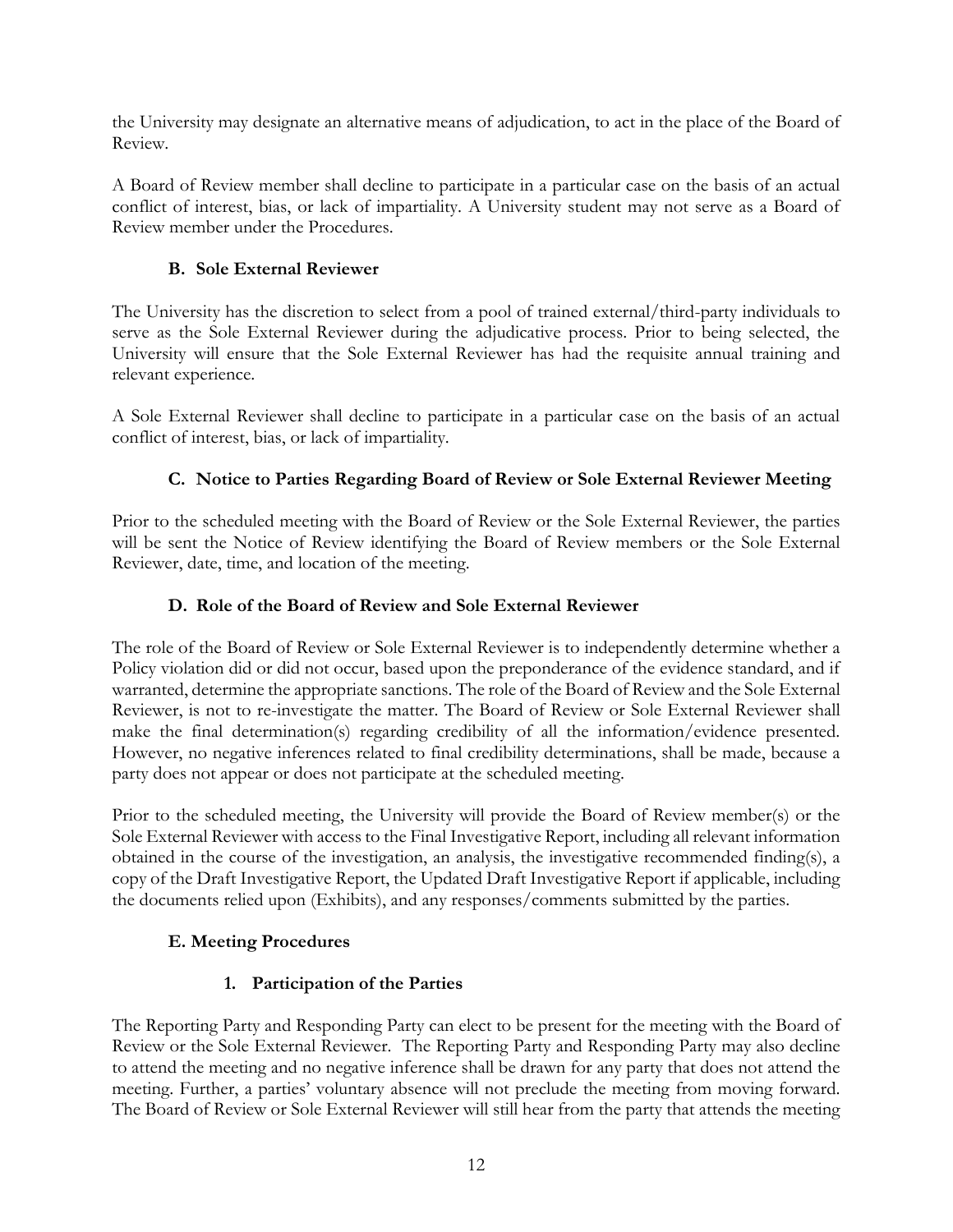and the Investigator. The Board of Review or Sole External Reviewer will make the final determination/decision based on the information/documents that have already been submitted in the Final Investigative Report, and on any information that may be provided by the Investigator and the party in attendance at the meeting.

No written or pre-recorded statements from the Investigator, the Reporting Party, Responding Party, or their respective attorneys, advisors, and/or support persons, will be accepted by the Board of Review or Sole External Reviewer at the meeting, or in lieu of the parties' presence at the meeting. However, if an Investigator, Reporting Party, and/or Responding Party wishes to participate, but they are not able to attend the meeting in-person, due to extenuating circumstances, the University will allow participation via a voice or video call. The University reserves the sole discretion to determine when a voice or video call is allowable, instead of the Investigator, Reporting Party and/or Responding Party being physically present at the meeting.

#### **2. Investigator and/or Parties' Presentations**

The Board of Review or Sole External Reviewer will be responsible for ensuring that the set time limits for each part of the meeting process are followed. The Investigator will have no longer than fifteen (15) minutes to present the information and recommendation from the Final Investigative Report. The Investigator is limited to only providing information which has already been identified in the Final Investigative Report.

The Board of Review or Sole External Reviewer will then offer the Reporting Party an opportunity to give a closing and/or impact statement. The Reporting Party can decline to give a statement and no negative inference will be drawn. If the Reporting Party decides to give a statement, the statement shall be no longer than fifteen (15) minutes.

Thereafter, the Board of Review or Sole External Reviewer will offer the Responding Party an opportunity to give a closing and/or impact statement. The Responding Party can decline to give a statement and no negative inference will be drawn. If the Responding Party decides to give a statement, the statement shall be no longer than fifteen (15) minutes.

#### **3. Closing Statements**

The Reporting Party and Responding Party will have an opportunity to present a closing/impact statement during the meeting. This is both parties' opportunity to remind the Board of Review member(s) or the Sole External Reviewer about the key evidence/information that is in the Final Investigative Report, which supports their position. The parties have wide latitude in how they can present their closing/impact statement by using hypothetical analogies, commenting on the credibility of the other party or witnesses, discussing or challenging the plausibility of the events at issue, and advocating why the Board of Review member(s) or Sole External Reviewer should adopt an interpretation favorable to their position. Further, both parties can present information about how the events have impacted them.

While both parties will be allowed significant latitude, the statements should be confined to the issue that has been investigated and should not be used as an opportunity to engage in malicious personal attacks against the other party or witnesses. Evidence (witness testimony or documentary evidence),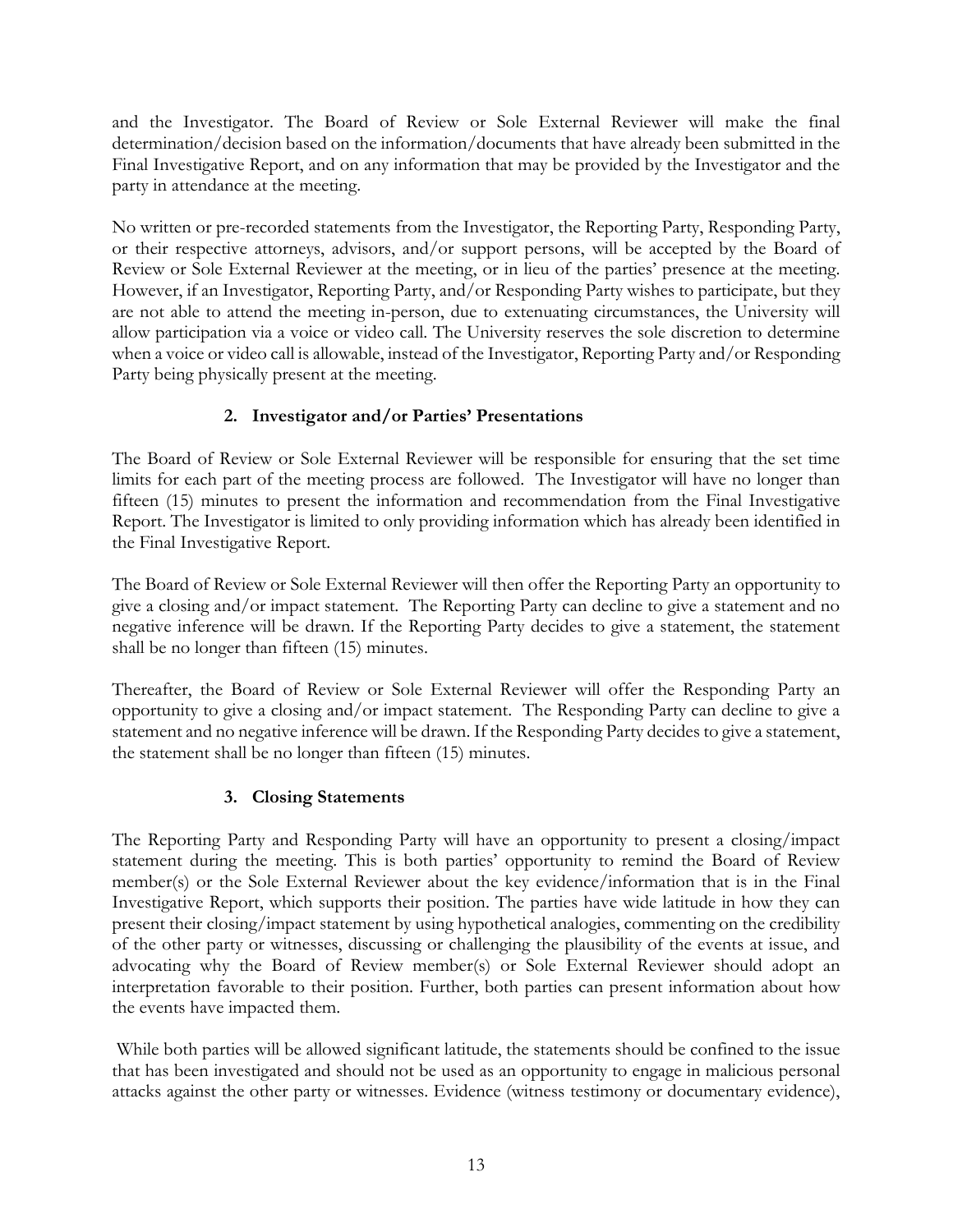offered at the meeting that has not been previously presented during the investigation phase will not be considered by the Board of Review or the Sole External Reviewer.

#### **4. Meeting Questions**

After the Investigator's presentation, the Board of Review or Sole External Reviewer may, but is not required to, ask the Investigator questions. Only the Board of Review members or Sole External Reviewer can ask questions of the Investigator during the meeting. At the conclusion of the questions to the Investigator, the Board of Review or Sole External Reviewer will instruct the Investigator to remain for the duration of the meeting.

After the Reporting Party's presentation, the Board of Review or Sole External Reviewer may, but is not required to, ask the Reporting Party questions after the Reporting Party has given their statement. Only the Board of Review members or Sole External Reviewer can ask questions of the Reporting Party during the meeting.

After the Responding Party's presentation, the Board of Review or Sole External Reviewer may, but is not required to, ask the Responding Party questions after the Responding Party has given their statement. Only the Board of Review members or Sole External Reviewer can ask questions of the Responding Party during the meeting.

If deemed necessary, but not required, the Board of Review or Sole External Reviewer may ask the Investigator, Reporting Party, and/or Responding Party additional questions before concluding the meeting.

### **5. Presentation of Recently Discovered Evidence at the Meeting**

The Board of Review and the Sole External Reviewer have the authority and discretion to determine the relevance of, place restrictions on, or exclude any information and/or evidence. In the event a party has recently discovered relevant evidence, information, and/or a witness, that was not discoverable through the exercise of due diligence during the Investigation and Draft Investigative Report review period, the Board of Review or Sole External Reviewer will allow the party presenting the recently discovered evidence an opportunity to explain: 1. the reason the evidence, information, and/or witness was not discoverable earlier and; 2. the relevancy of such evidence, information, and/or witness.

The Board of Review or Sole External Reviewer may ask the party questions in response to the reasons offered. Thereafter, the Board of Review or Sole External Reviewer will allow the other party an opportunity to provide a response, explaining their objection and/or opposition, if any. The Board of Review or Sole External Reviewer will then deliberate in private to determine whether that evidence, information, and/or witness should be presented to the Investigator for review and consideration and that the meeting should be postponed, or whether the meeting should continue.

### **6. Recording the Meeting**

A single recording of the meeting will be made and will be the property of the University. If the recording malfunctions, the Board of Review or the Sole External Reviewer shall create a sufficiently detailed summary of the meeting, to be maintained in the file. The file and the recording shall be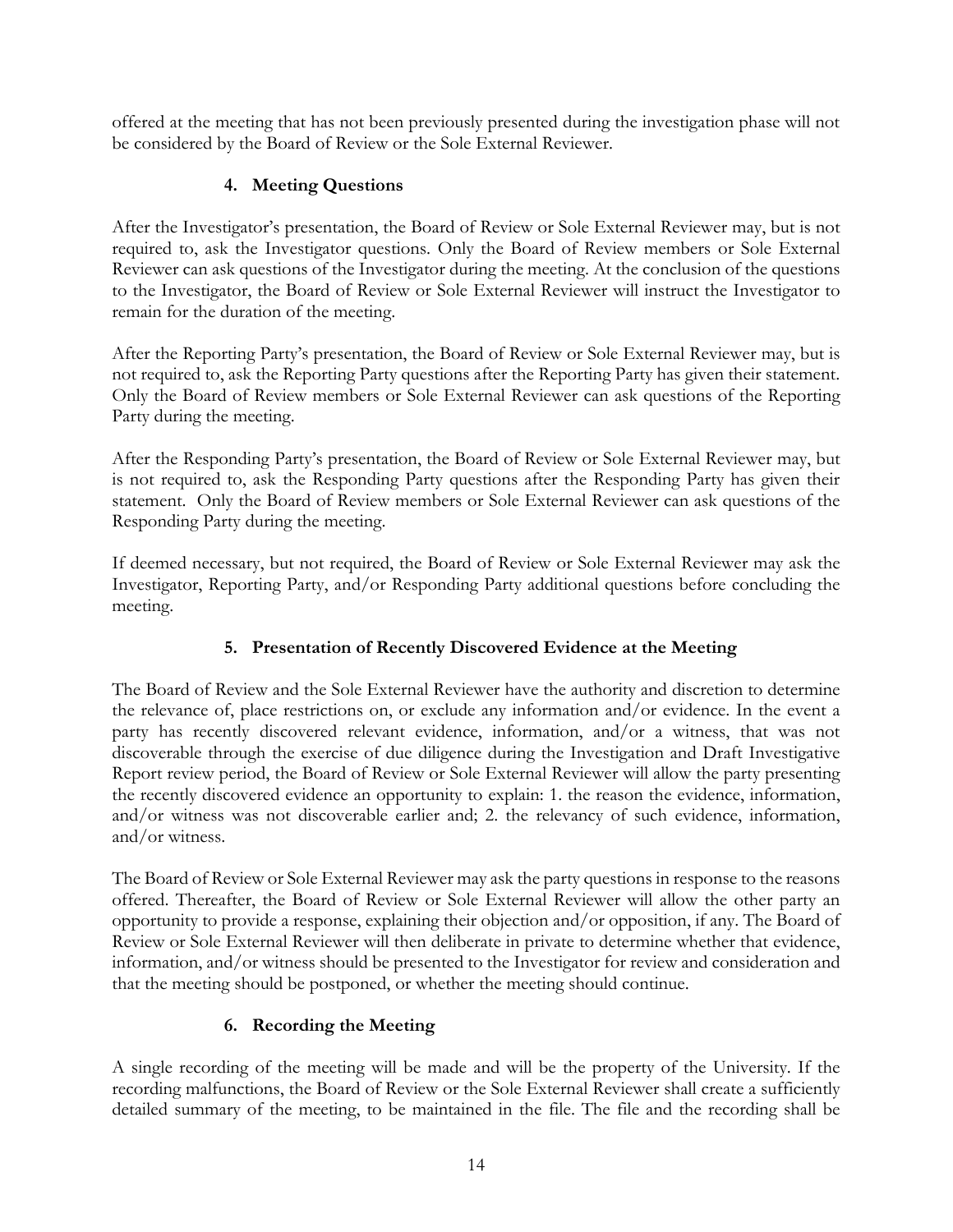maintained in the Office of Human Relations, and only made available to the Reporting Party and Responding Party, and their respective attorneys and advocates, and support persons (upon request and with any applicable signed releases), the Board of Review or the Sole External Reviewer, and if an appeal is filed, the Board of Appeal or the Sole External Appeal Reviewer.

### **F. Deliberations and Notice of Meeting Outcome**

At the conclusion of the presentations and all questions from the Board of Review or the Sole External Reviewer, the parties and their respective attorneys, advocates, and/or support persons, and the Investigator will be dismissed from the meeting, and deliberations will begin. The deliberations will not be recorded.

The Board of Review or Sole External Reviewer will make a Final Decision whether to:

- 1. Accept the Investigator's recommended finding(s);
- 2. Reject the Investigator's recommended finding(s); or
- 3. Refer the matter back for further/additional Investigation; and
- 4. If a policy violation is found, determine sanctions and/or conditions.

When a Board of Review is utilized, a majority vote is required when deciding to accept or reject the Investigator's recommended finding(s) or to refer back for further/additional investigation.

If the Board of Review or Sole External Reviewer has accepted the Investigator's recommended finding(s) of a Policy violation, sanctions and/or conditions must also be determined. When a Board of Review is utilized, sanctions and/or conditions must be determined based upon a majority vote.

The Board of Review or Sole External Reviewer may consult with the Human Relations Office, Provost's Office, Department of Human Resources, and/or any other University administrative offices about any prior disciplinary actions regarding the Responding Party and about sanctions imposed in similar cases in the past. Consistency in sanctions of similar cases is important, however, similar offenses may result in different sanctions where there are distinguishing facts and circumstances.

In determining sanctions and/or conditions, the Board of Review or Sole External Reviewer may consider these factors, including but not limited to:

- The nature and violence of the conduct at issue.
- The impact of the Prohibited Conduct on the Reporting Party.
- The impact or implications of the Prohibited Conduct on UMBC community members.
- Prior misconduct by the Responding Party, including the Responding Party's relevant prior discipline history, both at the University or elsewhere (if known), including criminal convictions.
- Maintenance of a safe and respectful environment.
- Any other mitigating, aggravating, or compelling circumstances to assist in reaching a just and appropriate resolution in each case.

Within ten (10) calendar days of the conclusion of the meeting, the University will issue a Notice of Meeting Outcome to the Reporting Party, Responding Party, and the Investigator. The Notice of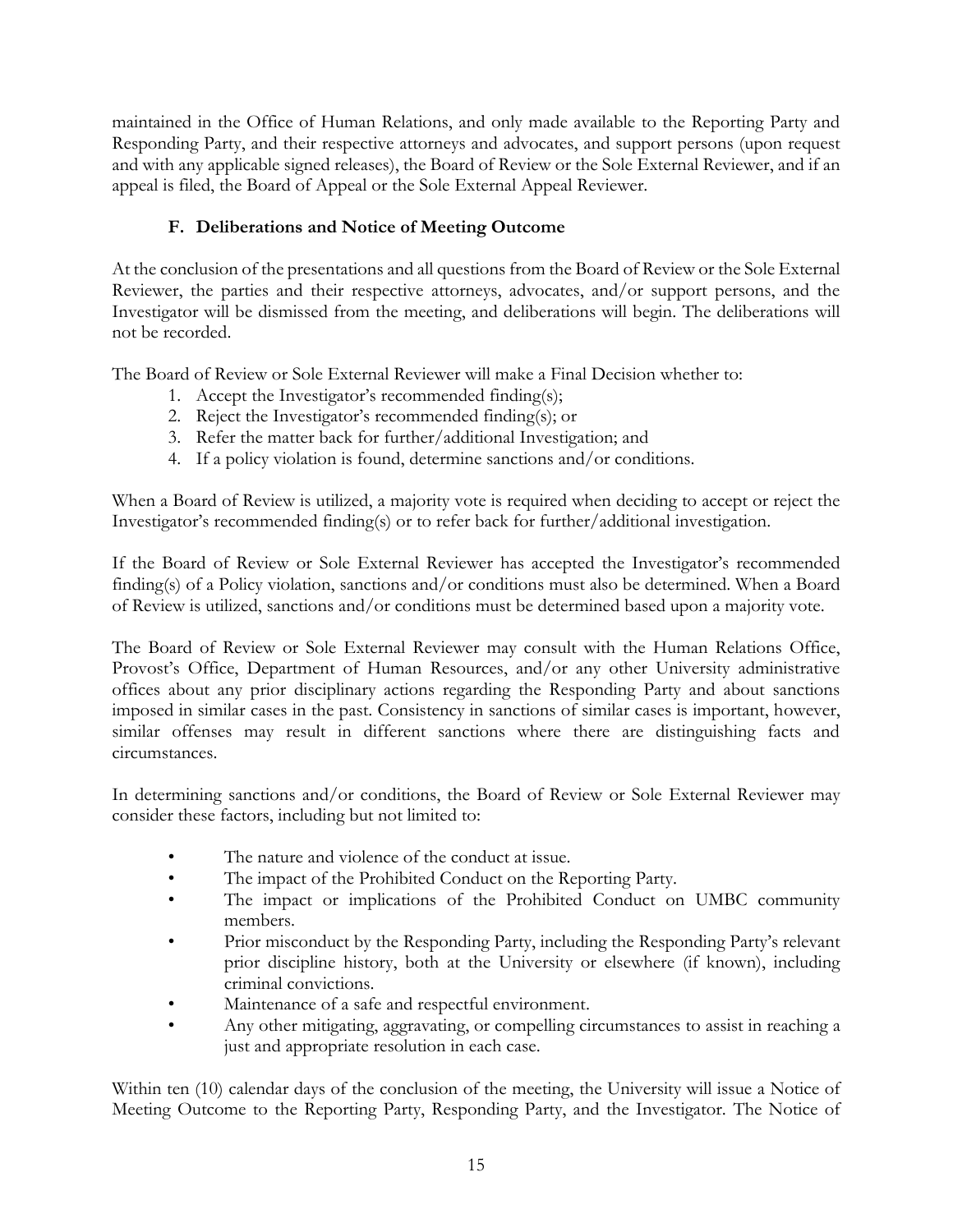Meeting Outcome will include the finding(s), rationale for the finding(s), and the sanctioning decision and/or the imposition of conditions, if warranted. The Notice of Meeting Outcome will also include information about the Appeal process, including the available grounds for Appeal, the timeframe for submitting an Appeal, and the name of the individual to whom the Appeal shall be addressed.

## **G. Final University Action**

If neither party seeks an Appeal, at the conclusion of the Appeal period, the Notice of Meeting Outcome will become the Final Action of the University, and any sanction and/or condition determined by the Board of Review or Sole External Reviewer will take effect immediately. The parties will be given prompt written notice that the Notice of Meeting Outcome is now the Final Action of the University.

# **XIII. Board of Appeal or Sole External Appeal Reviewer**

The University will utilize a Board of Appeal or a Sole External Appeal Reviewer to adjudicate matters under the Procedures. The University maintains the sole discretion in determining if a Board of Appeal or a Sole External Appeal Reviewer will be utilized.

### **A. Appeal Process**

Within ten (10) calendar days after receipt of the Notice of Meeting Outcome, both the Reporting Party and Responding Party may submit an Appeal, in writing, to the Human Relations Office/Title IX Coordinator. Either party may make a request to the Human Relations Office/Title IX Coordinator for a limited extension of time to submit their Appeal. Requests for extension of time will be determined on a case-by-case basis, however, reasonable requests for extension of time will be granted.

The grounds for Appeal are strictly limited to the following:

- 1. Substantive Due Process violation(s). Specified procedural errors or errors in interpretation of the Policy that were so substantial as to effectively deny the Reporting Party and/or Responding Party notice or a fair opportunity to be heard.
- 2. New and Significant Information/Evidence that has become available, which a reasonably diligent person could not have discovered during the Investigation and/or at the time of the meeting, that would change the Board of Review's or Sole External Reviewer's finding(s), decision(s), and/or sanctioning decision(s);
- 3. Excessiveness or insufficiency of the sanctioning decision.

Mere dissatisfaction or mere deviations from procedures that were not so substantial as to deny a party notice or a fair opportunity to be heard, are not valid bases for an Appeal.

If an Appeal is timely and properly filed, the non-Appealing party will be given the opportunity to review the Appealing party's written Appeal and respond to it in writing. Any response by the opposing (non-Appealing) party must be submitted to the Human Relations Office/Title IX Coordinator within ten (10) calendar days from being provided the Appealing party's written Appeal.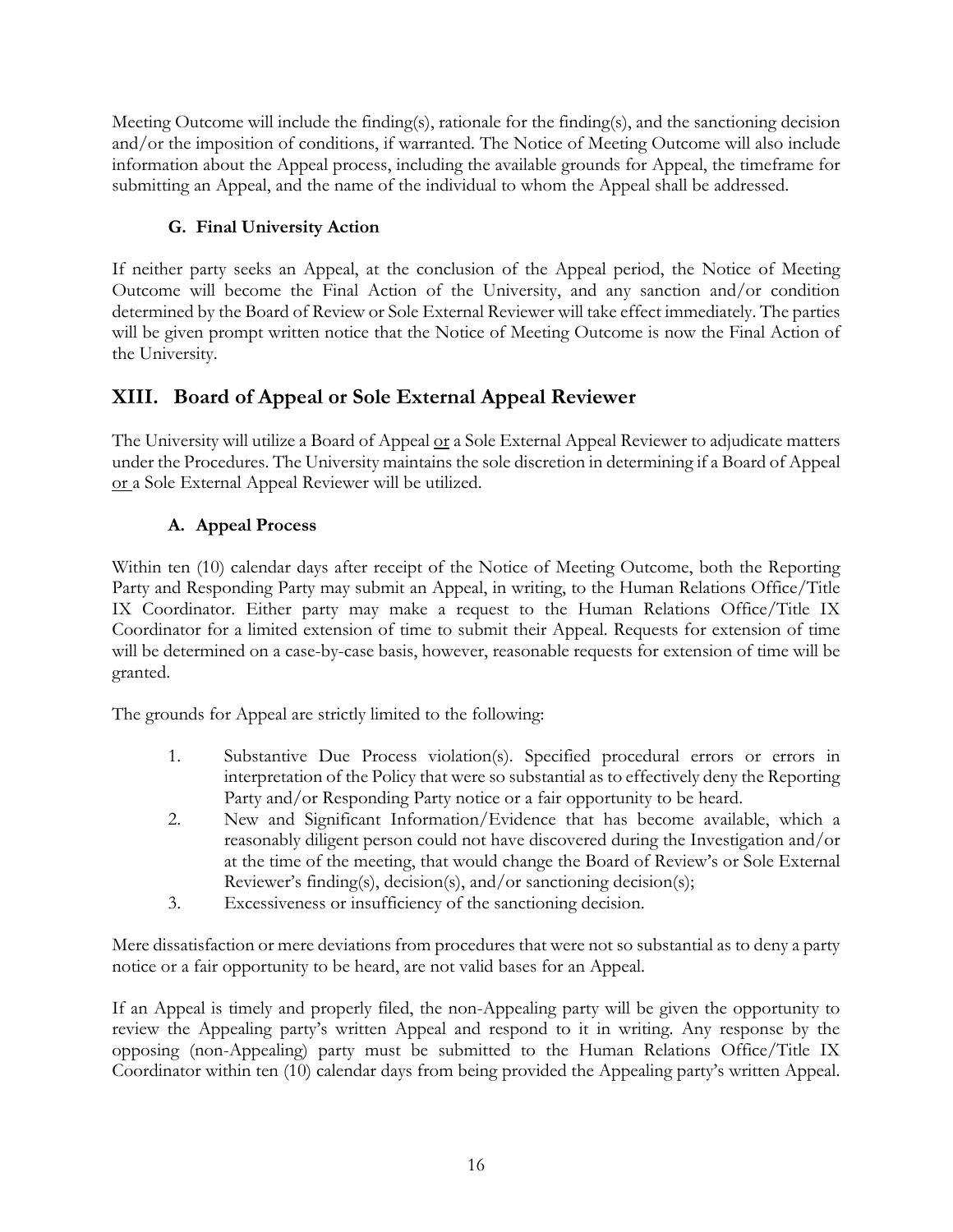If both parties file cross-Appeals, the Appeal documents from each party will be considered together in one Appeal meeting. Each party will have the opportunity to respond to the Appeal of the other party pursuant to the process described hereinabove.

### **B. Composition of the Board of Appeal**

The University has the discretion to select from a pool of trained University personnel to serve on the Board of Appeal. Prior to serving on the Board of Appeal, the University will ensure that the selected Board of Appeal member(s) have had the requisite annual training and relevant experience.

If the University elects to utilize University personnel for the Board of Appeal, a Board of Appeal quorum will be comprised of a minimum of three (3) University personnel, selected from the pool of trained personnel. In the absence of a Board of Appeal quorum, the University may designate an alternative means of adjudication, such as designating an individual(s) to act in the place of the Board of Appeal. A University student may not serve as a Board of Appeal member under these Procedures.

A Board of Appeal member shall decline to participate in a particular case on the basis of an actual conflict of interest, bias, or lack of impartiality. A member that served on the Board of Review for a particular matter under the Procedures is precluded from sitting on the Board of Appeal for the same matter.

### **C. Sole External Appeal Reviewer**

The University has the discretion to select from a pool of trained external/third-party individuals to serve as the Sole External Appeal Reviewer. Prior to serving as the Sole External Appeal Reviewer, the University will ensure that the selected individual has had the requisite annual training and relevant experience.

A Sole External Appeal Reviewer shall decline to participate in a particular case on the basis of an actual conflict of interest, bias, or lack of impartiality. An individual that served as the Sole External Reviewer for a particular matter under the Procedures, is precluded from serving as the Sole External Appeal Reviewer for the same matter.

### **D. Notice to Parties Regarding Appeal Meeting**

Prior to the scheduled Appeal meeting, the University will send the parties the Notice of Appeal Meeting, identifying the Board of Appeal member(s) or Sole External Appeal Reviewer, date, time, and location of the Appeal meeting.

### **E. Role of the Board of Appeal or Sole External Appeal Reviewer**

The scope of the Board of Appeal or Sole External Appeal Reviewer will be strictly limited to the permissible grounds, outlined in **Section XIII A** above. The Board of Appeal and Sole External Appeal Reviewer's role is to independently review the matter, based upon the grounds for Appeal filed by the parties, and to confirm that the matter has been timely filed. However, the Appeal process is not intended to be a re-investigation of the matter.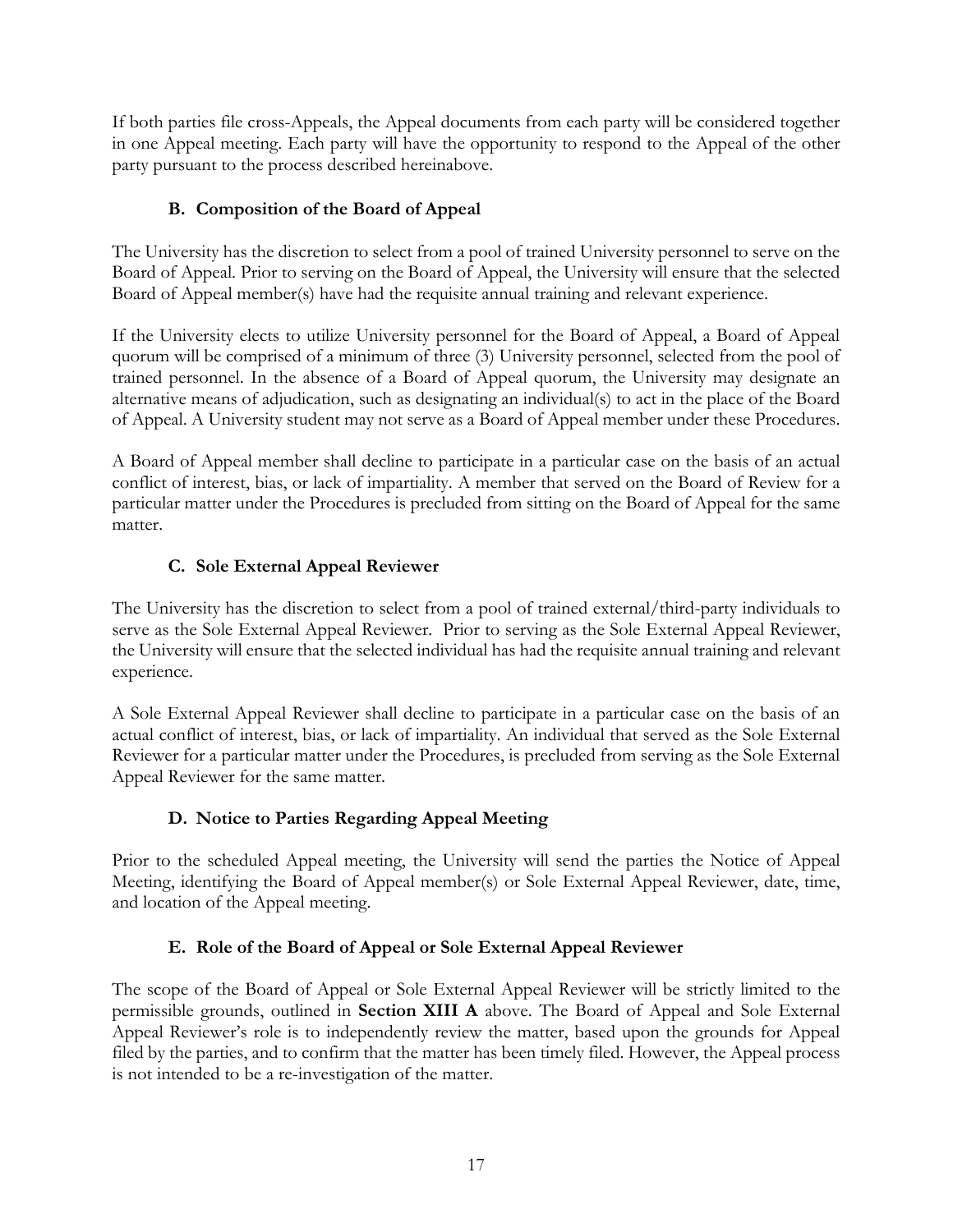#### **F. Appeal Meeting Procedures**

The Board of Appeal will meet to review and discuss the Final Investigative Report (with the supporting documentation), the Board of Review recording, the Notice of Review Outcome, and any Appeals filed. This is an Appeal based on the record of the case. Neither the respective Parties, nor the Investigator will be present for the Board of Appeal meeting. The Board of Appeal's deliberations will not be recorded.

If a Sole External Appeal Reviewer is selected, the individual will review the Final Investigative Report (with the supporting documentation), the Board of Review recording, the Notice of Review Outcome, and any Appeals filed. This is an Appeal based on the record of the case. Neither the respective Parties, nor the Investigator will be present with the Sole External Appeal Reviewer. There will be no recording made of the Sole External Appeal Reviewer's deliberative process.

#### **G. Notice of Appeal Meeting Outcome**

The University will render a written decision on the Appeal(s) within ten (10) calendar days after the conclusion of the Appeal meeting. The written decision will include the Board of Appeal's or Sole External Appeal Reviewer's finding(s) and rationale and will be sent simultaneously to the Reporting Party, Responding Party, and Investigator.

Depending on the basis of the requested Appeal(s), the Board of Appeal or Sole External Appeal Reviewer may:

- Concur with the finding(s) and sanctioning decision of the Board of Review or the Sole External Reviewer;
- Concur with the findings of the Board of Review or Sole External Reviewer and amend/alter the sanctioning decision; or
- Only in cases of clear Policy error, vacate the finding(s) and sanction decision of the Board of Review or Sole External Reviewer and return the matter for additional Investigation or request that a new Board of Review or Sole External Reviewer is selected to review the matter. For purposes of the Procedures, clear Policy error constitutes the misapplication of relevant Policy sections and/or improperly applying the Policy.

#### **H. Final University Action After Appeal**

If an Appeal has been filed, the Notice of Appeal Outcome is the Final University Action under the Procedures.

#### **XIV. Possible Sanctions and Conditions**

#### **A. Sanctions**

The Policy prohibits a broad range of conduct, which is serious in nature. In keeping with the University's commitment to fostering an environment that is safe, inclusive, and free of Prohibited Conduct, the Policy allows for a wide latitude in the imposition of sanctions tailored to the facts and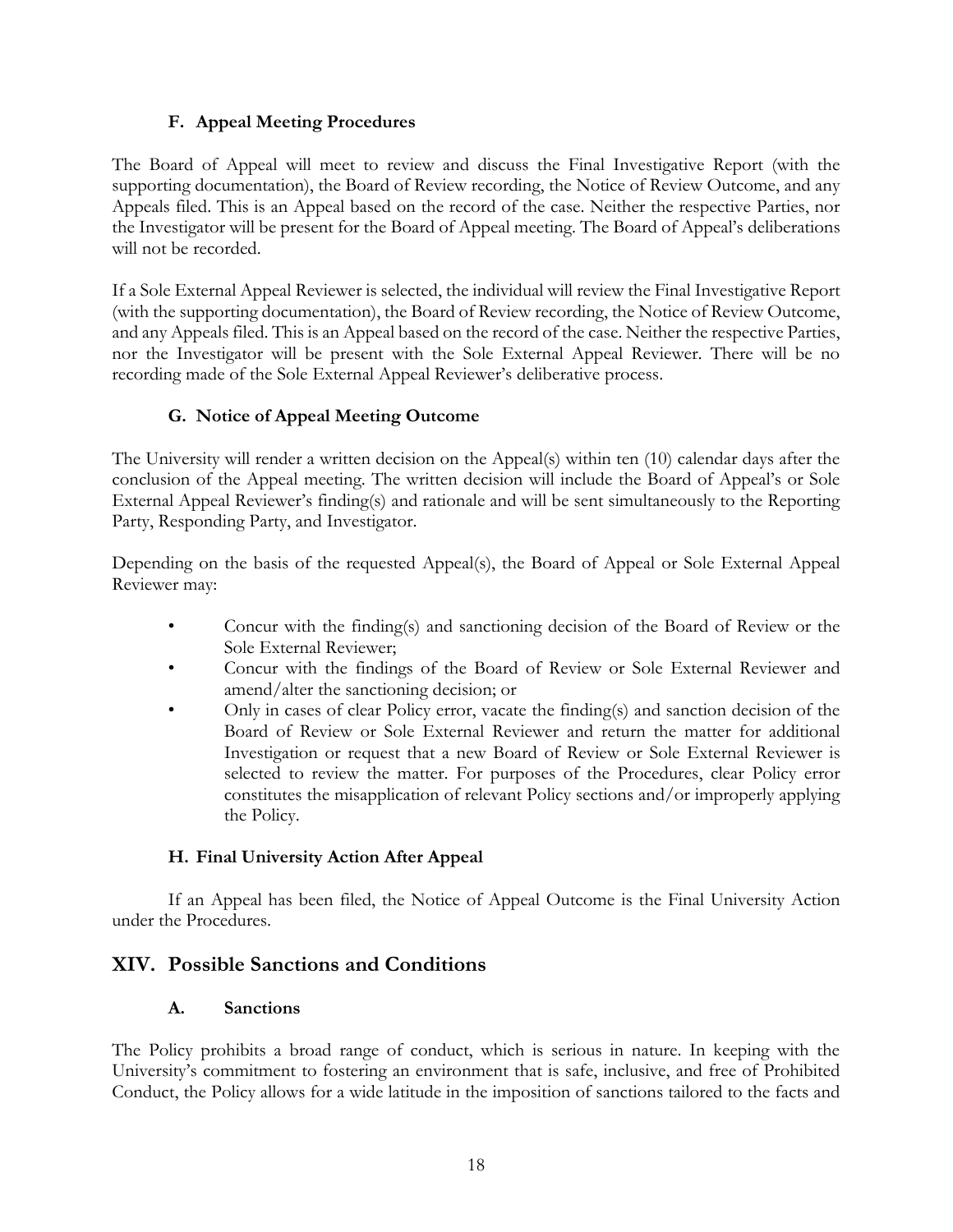circumstances of each report, the impact of the Prohibited Conduct on the Reporting Party and surrounding UMBC community members, and ensuring accountability for the Responding Party. The imposition of sanctions is designed to eliminate Prohibited Conduct under the Policy, prevent its recurrence, and remedy its effects, while supporting the University's mission. Sanctions may include educational, restorative, rehabilitative, and punitive components. Some conduct, however, is so egregious in nature, harmful to the individuals involved and the entire UMBC community, or so deleterious to the educational or working environment, that it requires severe sanctions. The University reserves the right to delay or refuse the conferring of an academic degree—undergraduate or graduate—during the pendency of an investigation and/or adjudication process. Possible sanctions may include, but are not limited to the following: a letter of reprimand, censure, service to the University, counseling, retraining, transfer, demotion, suspension (without pay), and/or termination.

#### **1. TITLE IX REPRIMAND**

This sanction indicates that the Responding Party's "good standing" status is in jeopardy and further violations may result in Probation, Suspension, or Dismissal.

#### **2. TITLE IX PROBATION**

This sanction places the Responding Party on Title IX probationary status during which further violations of the Policy may result in Suspension or Dismissal.

#### **3. TITLE IX SUSPENSION**

Under the Procedures, the sanction Title IX suspension terminates a Responding Party's status as an employee for either a specific or indefinite period of time. The Title IX suspension may take effect immediately, on some future date to be specified, or be held in abeyance. A suspended Responding Party is restricted from campus and may not be present on campus without specific written authorization from the Provost or designee or the Office of Human Relations. Any violation of this restriction shall subject the Responding Party to arrest for trespassing. A Responding Party who is suspended shall exit campus immediately upon receiving notice that the sanction of suspension has been imposed. University Police must accompany the Responding Party when retrieving personal belongings. This sanction is noted on the Responding Party's file as "Title IX - Suspension."

A Responding Party may file a written request with the Office of Human Relations to have this notation expunged after the period of suspension has ended. Otherwise, the notation will remain in the Responding Party's file unless the disciplinary file is expunged.

#### **4. TITLE IX DISMISSAL**

Under the Procedures, the sanction of Title IX dismissal permanently terminates a Responding Party's status as an employee. A Title IX dismissed Responding Party is restricted from campus and may not be on campus without specific written authorization from the Provost or designee or the Office of Human Relations. Any violation of this restriction shall subject the Responding Party to arrest for trespassing. A Responding Party who is dismissed shall exit campus immediately upon receiving notice that the sanction of Title IX dismissal has been imposed. University Police must accompany the Responding Party when retrieving personal belongings. This sanction is noted on the Responding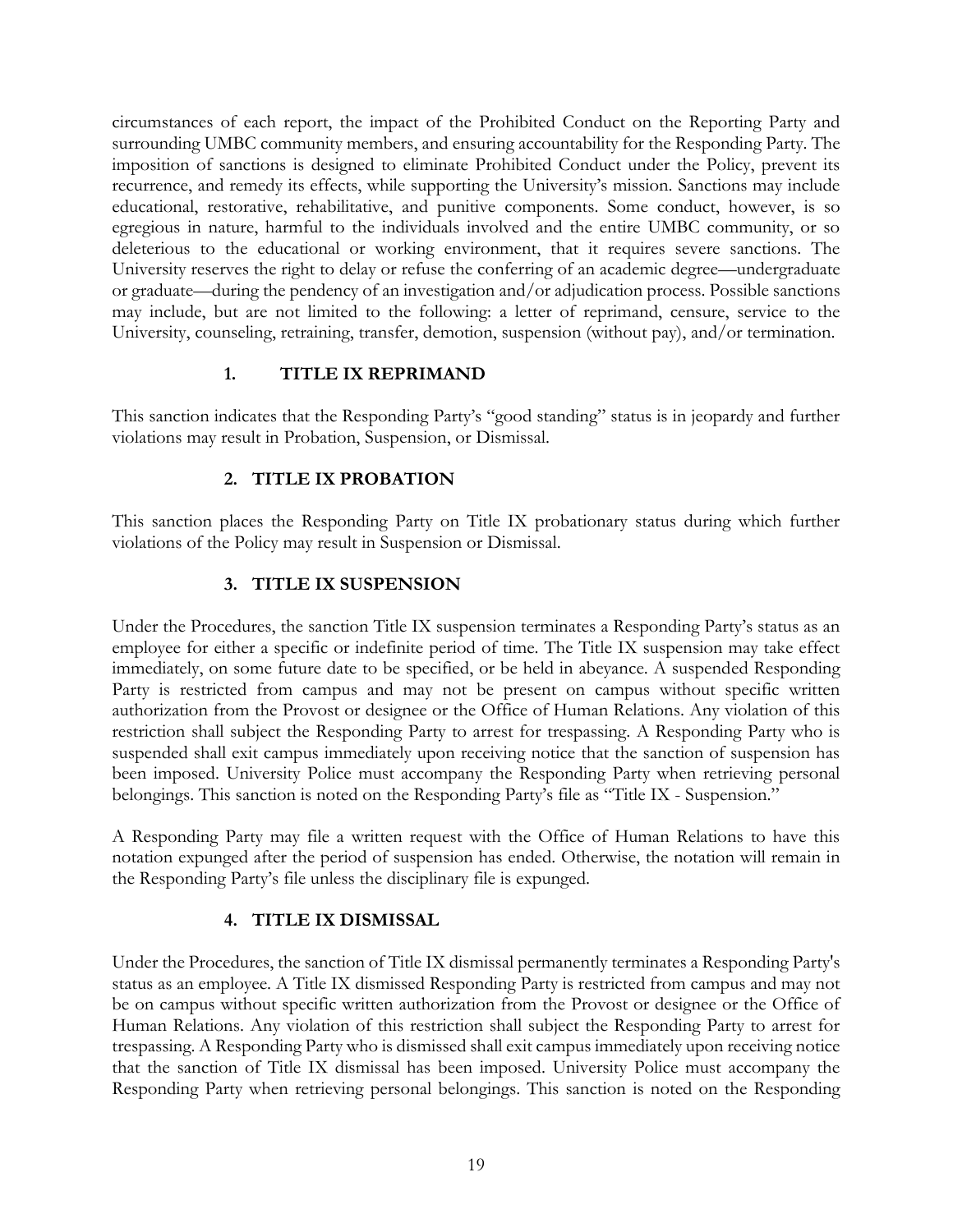Party's file as "Title IX - Dismissal" and will remain in the Responding Party's file unless the disciplinary file is expunged.

#### **B. Conditions**

In certain circumstances, even when there are no sanctions imposed, the University reserves the right to impose certain conditions upon any party who is subject to the Policy. These conditions are designed to eliminate Prohibited Conduct under the Policy, prevent its recurrence, and remedy its effects, while supporting the University's mission and federal obligations. These conditions are not to be construed as disciplinary or as sanctions.

The following conditions may be imposed, as appropriate. Conditions may include, but are not limited to:

- 1. Financial restitution for any loss sustained or incurred by the institution or member(s) of the University community.
- 2. Community restitution.
- 3. Participation in a restorative circle or conference.
- 4. Attendance at an alcohol and other drug assessment or education program.
- 5. Counseling Intake or Evaluation Session.
- 6. Educational project.
- 7. Suspension of computer account.
- 8. Restriction from specific University buildings, areas, or facilities.
- 9. Termination of Food Services contract.
- 10. Restriction or denial of campus driving privileges for disciplinary violations involving the use or registration of motor vehicles and/or parking permits.
- 11. No Contact Order with designated person(s).
- 12. Establishment of educational achievement expectations.
- 13. Academic registration block.
- 14. Revocation or denial of degree/diploma
- 15. Monetary fines.
- 16. Loss of University privileges, including social privileges, athletic privileges, housing privileges, co-curricular privileges, and/or facility-use privileges.
- 17. Random drug testing.

#### **C. Failure to Satisfy or Timely Complete a Disciplinary Sanction and/or Condition**

Failure to satisfy or complete a mandated sanction and/or condition within the allotted time may result in additional administrative actions, including, but not limited to, a monetary fine not to exceed \$100.

### **D. Request to Expunge Disciplinary File/Record**

A finding of a violation of the Policy may be expunged from the Responding Party's disciplinary file/record, by the Office of Human Relations. A "Petition to Expunge" shall be submitted by the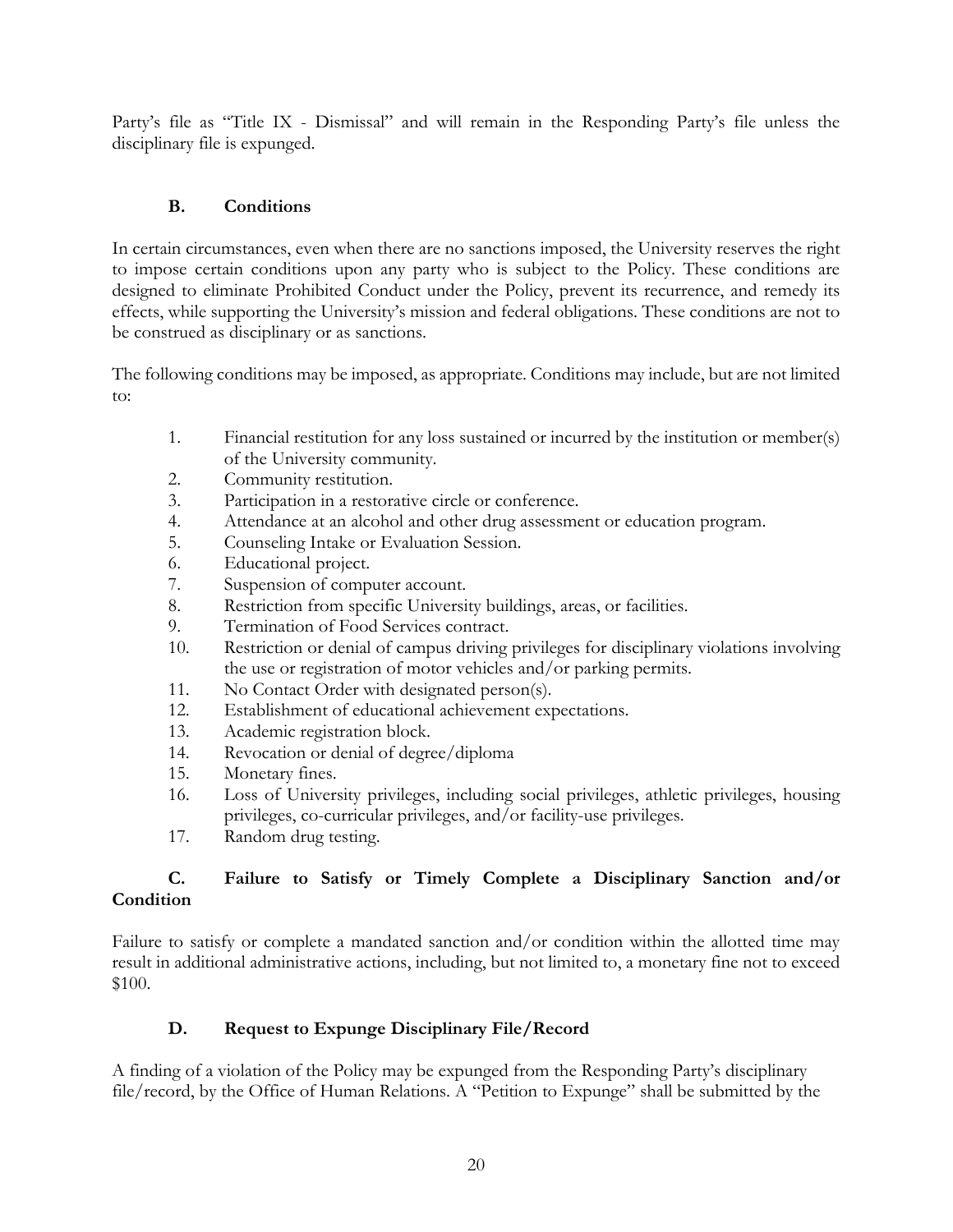Responding Party to the Office of Human Relations for review. Factors to be considered shall include, but not be limited to, the following:

- 1. The present demeanor of the Responding Party;
- 2. The conduct of the Responding Party since the violation;
- 3. The nature and severity of the violation;
- 4. The impact upon the Reporting Party and the entire UMBC community; and
- 5. The fulfillment of other sanctions and/or conditions.

If expungement of the finding of a violation from the Responding Party's disciplinary file/record is granted, the disciplinary file/record will be rendered unreportable as it relates to the Responding Party's disciplinary file/record.

# **XV. Role of Support Person, Attorney, or Non-Attorney Advocate**

Faculty Members have the right to assistance by a Support Person, an Advisor who may be a licensed attorney, an advocate supervised by an attorney, or a trained advocate throughout the process, including:

- Attendance at meetings and interviews with the party;
- Private consultations with the party during meetings and interviews, except during questioning of the party at the Board of Review or Sole External Reviewer meeting;
- Assistance with the party's exercise of any right during the process; and
- The presence of no more than two people, including a personal supporter of the party's choice, an attorney, or an advocate, at any hearing, meeting, or interview during the disciplinary proceedings.

The parties should provide advance notice to the University Official convening the meeting (including any investigative or adjudicative meeting) of the name and relationship of any individual who will accompany them, so that all parties are aware of who will be present at any meeting and the University can ensure that proper logistical arrangements can be made.

When scheduling any meeting under the Procedures, in which an individual has notified the University that a Support Person, Attorney or Non-Attorney Advisor/Advocate plans to participate, the University will make reasonable efforts to accommodate the Support Person, Attorney or Non-Attorney Advisor's/Advocate's schedule, while balancing the University's responsibility to provide a prompt and equitable process.

An individual's Support Person, Attorney or Non-Attorney Advisor/Advocate may not delay, disrupt, or otherwise interfere with the outlined Procedures. The Support Person, Attorney, or Non-Attorney Advisor will not be allowed to provide testimony or statements on behalf of the individual they are assisting.

**Support Person**: A Support Person is someone who can provide emotional, logistical, or other kinds of assistance. The Support Person is a non-participant who is present to assist a Reporting Party or Responding Party by taking notes, providing emotional support and reassurance, organizing documentation, or consulting directly with the party in a way that does not disrupt or delay the meeting.